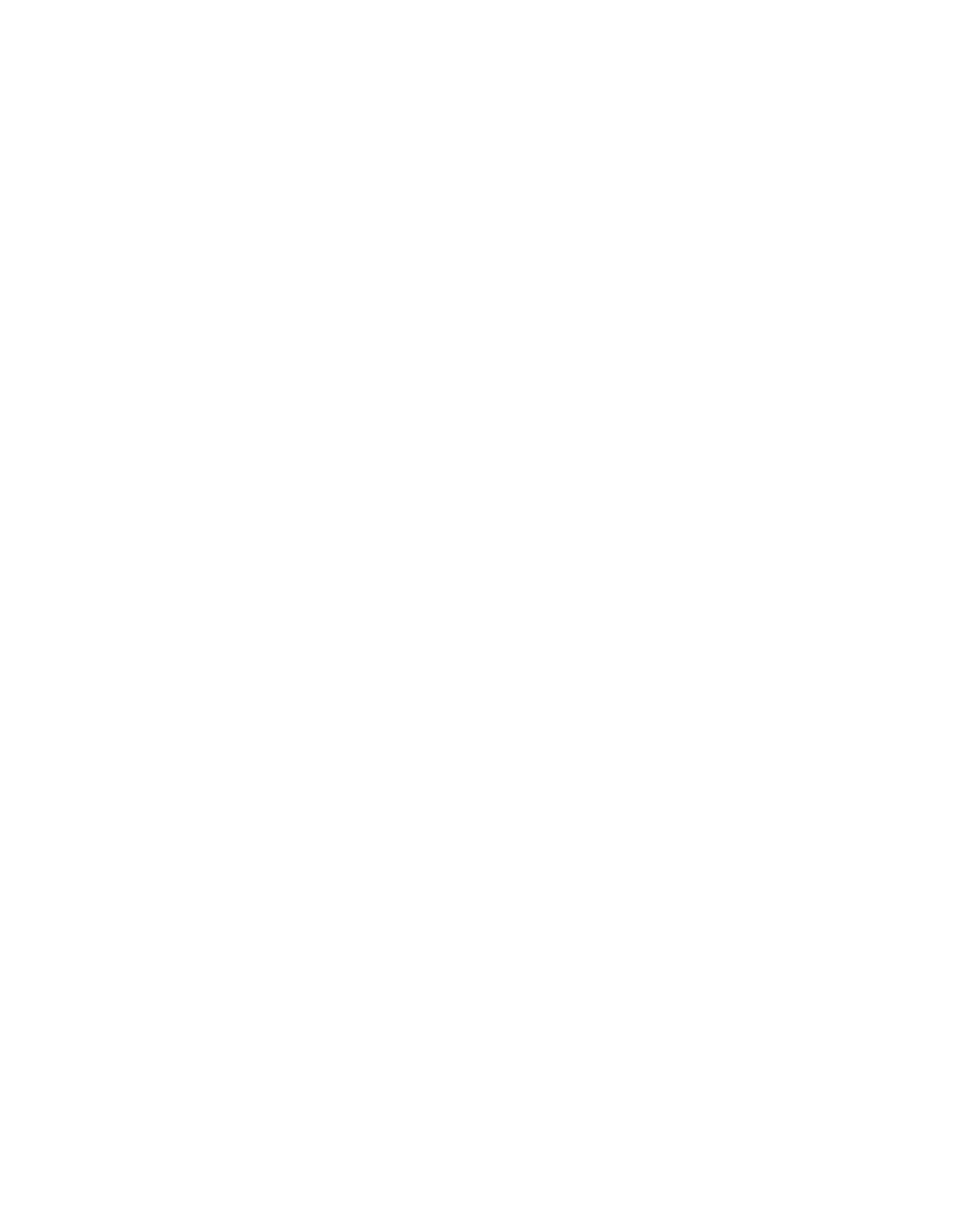This policy replaces all previous policy regarding conservation management.

**Document Approval:** 

 $\sim$ 

 $\mathcal{L}^{\pm}$ 

Lori Halls

 $\sim$ 

Spt. 25/2014

**Assistant Deputy Minister BC Parks and Conservation Officer Services Division**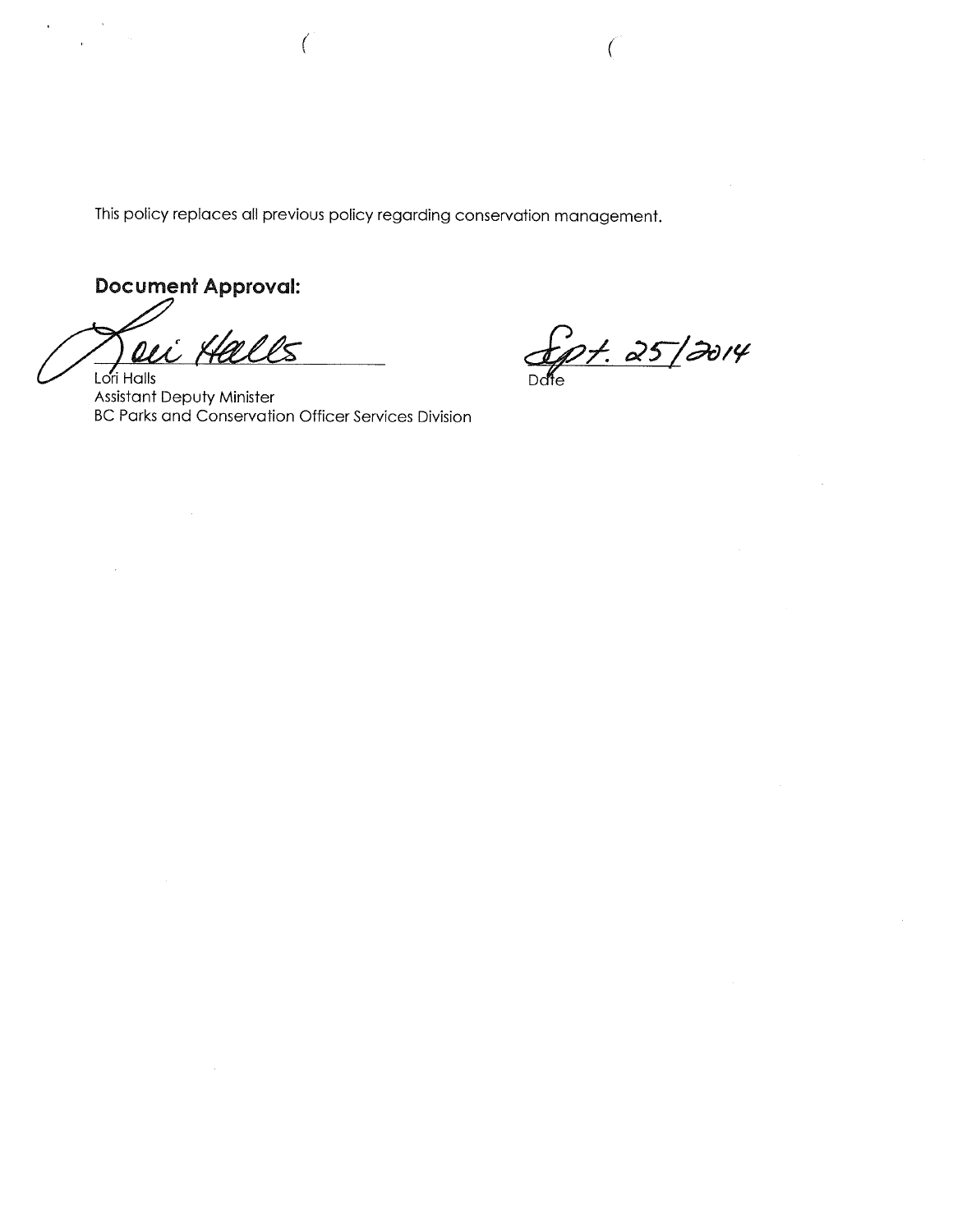# **Table of Contents**

| 1.    |  |  |  |
|-------|--|--|--|
| 2.    |  |  |  |
| 3.    |  |  |  |
| 4.    |  |  |  |
| 5.    |  |  |  |
| 5.1.  |  |  |  |
| 5.2.  |  |  |  |
| 5.3.  |  |  |  |
|       |  |  |  |
| 5.4.  |  |  |  |
|       |  |  |  |
|       |  |  |  |
|       |  |  |  |
|       |  |  |  |
| 5.5.  |  |  |  |
| 5.6.  |  |  |  |
|       |  |  |  |
| 5.7.  |  |  |  |
|       |  |  |  |
| 5.8.  |  |  |  |
| 5.9.  |  |  |  |
|       |  |  |  |
|       |  |  |  |
|       |  |  |  |
| 5.11. |  |  |  |
|       |  |  |  |
|       |  |  |  |
| 5.12. |  |  |  |
|       |  |  |  |
| 5.13. |  |  |  |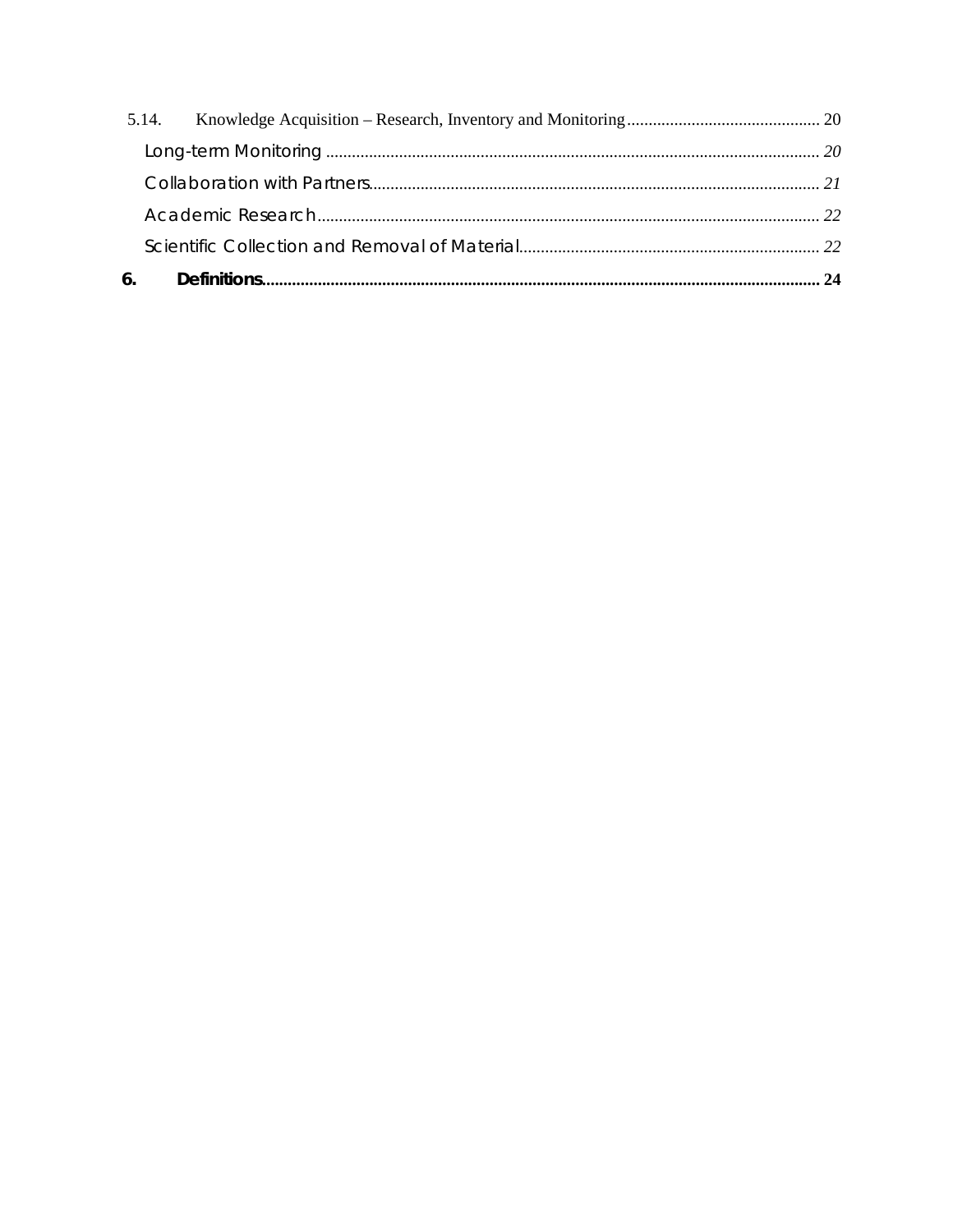# <span id="page-5-0"></span>**1.Introduction**

The purpose of this document is to provide guidance for the conservation of natural and cultural values on all lands within the provincial [protected areas system.](#page-32-0)

BC Parks has made a commitment to the proactive stewardship of ecological integrity as expressed in *[Ecological Integrity in British Columbia's Parks and Protected Areas](http://www.env.gov.bc.ca/bcparks/conserve/ecological-integrity-def-and-perf-indicators.pdf)  [\(2012\)](http://www.env.gov.bc.ca/bcparks/conserve/ecological-integrity-def-and-perf-indicators.pdf)*. Accordingly, BC Parks' Conservation Policy is founded on the concept of ecological integrity and provides guidance on how to transform this concept into practice.

BC Parks' mission is to protect representative and special natural places within the province's protected areas system for world-class conservation, outdoor recreation, education and scientific study. Outdoor recreation activities depend on safe access to natural and cultural settings and, at times, [use](#page-33-0) of natural resources including [vegetation/](#page-33-1)vegetation communities, [fish and wildlife,](#page-29-0) [geologic](#page-30-0) or [hydrologic features.](#page-30-1) The practical application of these conservation policies will result in more visitors experiencing a greater variety of outdoor recreation activities with the least impact to natural and cultural values.

These policies complement BC Parks' management planning, recreation facility development and impact assessment policies, all of which aim to ensure that conservation activities contribute to the maintenance of ecological integrity across the protected areas system at a provincial, regional and protected area level.

# <span id="page-5-1"></span>**2. Scope**

This document consolidates general conservation policies (section 4) and subject conservation policies (section 5) to guide the management of all [lands](#page-30-2) within the provincial [protected areas](#page-31-0) system, including water (marine and freshwater), and geologic values (surface and subsurface). The general policies provide direction across the protected areas system and apply to a wide variety of activities, services and uses while the subject policies provide guidance for managing specific activities and issues.

The management and protection of terrestrial and aquatic values in British Columbia's protected areas extends to all biological organisms, cultural features and geologic attributes captured within the system. Management of many of these values can be shared with other provincial agencies, federal agencies or First Nations. To ensure coordination with other programs throughout the province, these policies complement those of other agencies while recognizing the conservation and recreation roles of protected areas managed by BC Parks.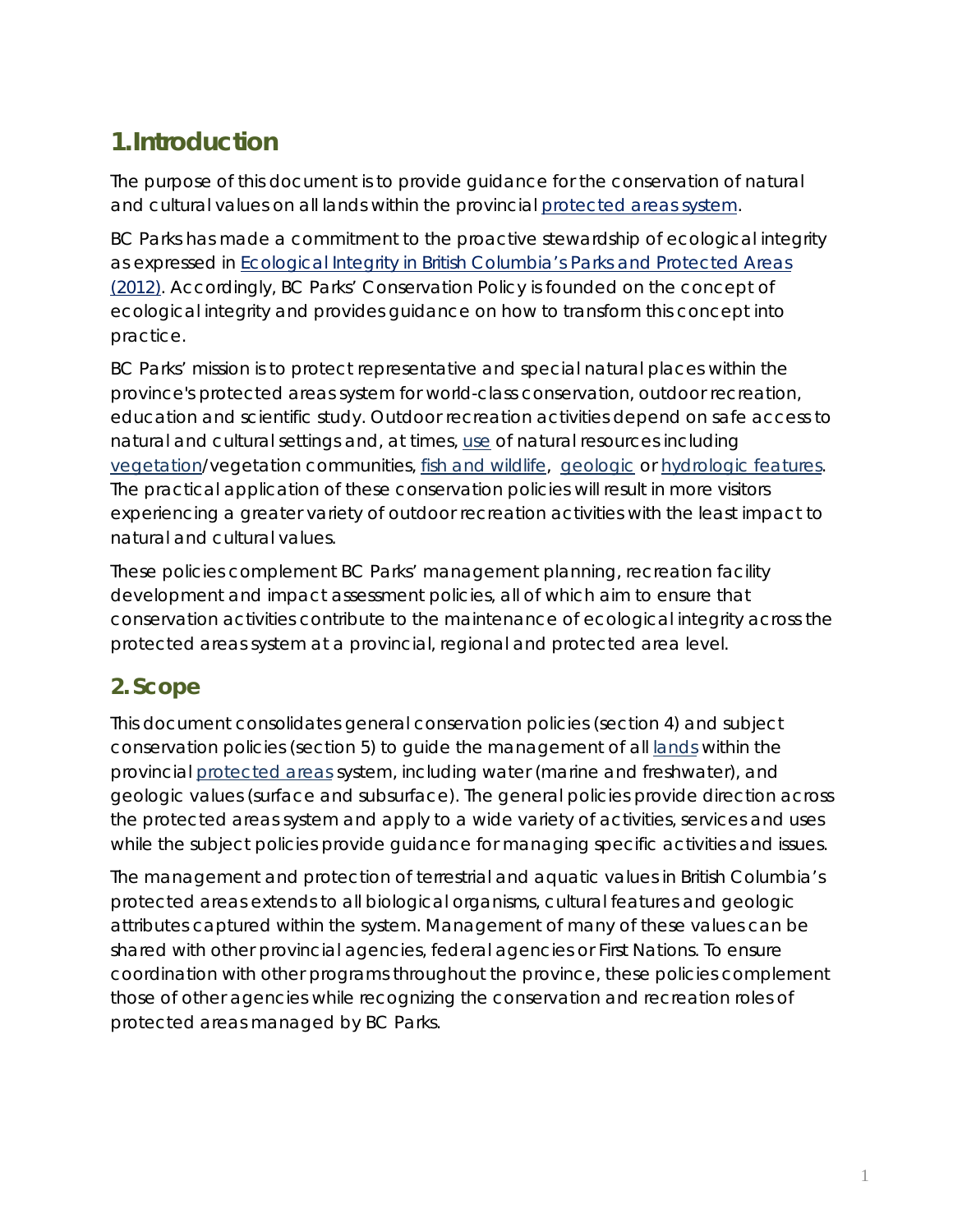# <span id="page-6-0"></span>**3. Conservation Program Principles[1](#page-6-1)**

The principles are founded on the knowledge that British Columbia is the most geographically and biologically diverse province in Canada. BC Parks has statutory obligations for the protection of the natural environment; the preservation and maintenance of recreational values; and to preserve representative and special natural [ecosystems,](#page-29-1) species, features and phenomena; and in conservancies an additional obligation to preserve and maintain the social, ceremonial and cultural uses of First Nations. BC Parks therefore, has a commitment to protect, present and manage, for all time. the natural and cultural heritage conserved in the provincial protected areas system. The lands, and cultural and natural values which are protected in British Columbia's [protected areas system](#page-32-0) are dedicated to the people of British Columbia, Canada, and the world.

BC Parks will uphold this trust by:

- 1. Conserving and managing representative examples of British Columbia's ecosystems within the provincial protected areas system designated by government.
- 2. Maintaining essential ecological processes and variety in nature through the conservation and management of complete and functioning ecosystems.
- 3. Conserving variety in nature (biological diversity) at all levels, giving rare, threatened, and endangered species special management attention.
- 4. Showing leadership in cooperation and coordination with other agencies, aboriginal people, and the public to protect and manage lands and natural and cultural values within, and adjacent to, the province's protected areas system.
- 5. Recognizing a limited knowledge and understanding of ecosystems, natural processes will be allowed to predominate whenever possible.
- 6. Encouraging environmental learning and the sharing of knowledge within and between BC Parks' staff and the public, and working toward the resolution of issues through conservation.
- 7. Giving priority to conservation in BC Parks' planning and management through: environmental evaluation, sound decision making, and by encouragement and support of research and education.
- 8. Respecting aboriginal peoples' traditional harvesting and cultural activities in the protected areas system, and seeking a special relationship honouring their cultural heritage.
- 9. Practicing recycling, re-using, and reducing consumable goods and products in all aspects of protected areas operations, and selecting

<span id="page-6-1"></span><sup>&</sup>lt;sup>1</sup> Conservation Principles, first published in 1996, were developed to guide BC Parks in its management of the natural and cultural values in British Columbia's protected areas system.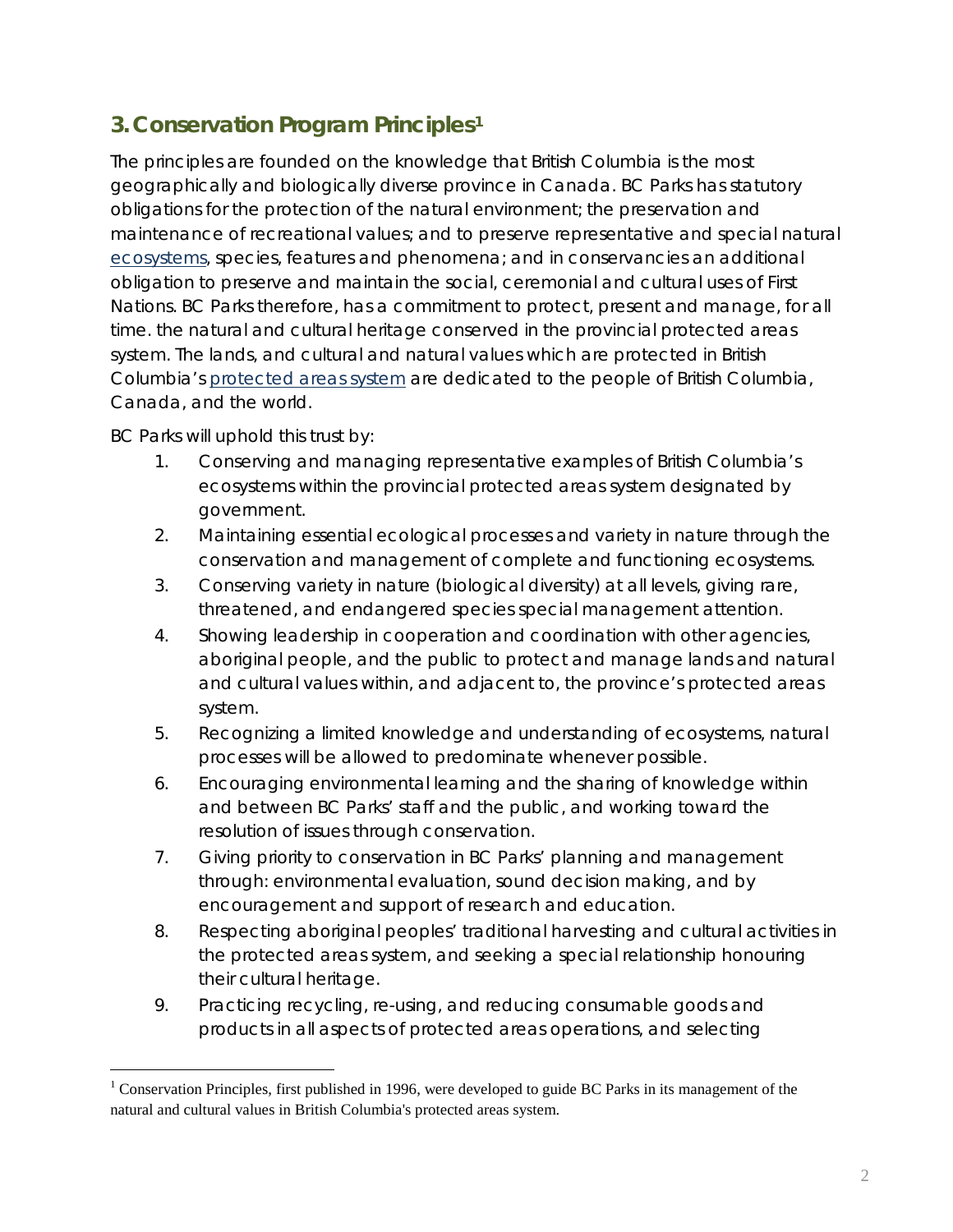environmentally friendly products and practices whenever possible.

# <span id="page-7-0"></span>**4. General Policy**

The following general policy statements apply to all provincial [protected areas](#page-31-0) at the [protected areas system](#page-32-0) level. They provide the high-level policy framework under which more detailed subject policy can be applied.

#### **4.1. BC Parks will manage protected areas in the context of the broader landscape level ecosystem composition, structure and function.**

The protected areas system contributes to [ecological integrity](http://www.env.gov.bc.ca/bcparks/conserve/ecological-integrity-def-and-perf-indicators.pdf) across terrestrial and aquatic (freshwater and marine) landscapes. Protected area managers must consider landscape level ecosystem composition, structure and function in order to be effective in meeting long-term conservation and recreation objectives for protected areas. The role of the protected areas system in landscape management requires that BC Parks participates in activities that support provincial, national, and international conservation initiatives.

Effective management of [ecosystem processes](#page-29-2) and [ecological restoration](#page-29-3) requires an understanding of their landscape context.

BC Parks' definition of ecological integrity provides a scaled approach to conservation management. Most of the area protected in the system contributes to ecological integrity from very large protected areas complexes to sites that protect complete ecological units. The approach recognizes that some protected areas provide only small contributions to ecological integrity, while providing quality outdoor recreation opportunities.

#### **4.2. Protected areas planning and operations will incorporate adaptation to future climates.**

Climate change, an accelerating driver of ecosystem processes, affects every aspect of protected area management. Management actions that support natural [resilience](#page-32-1) and adaptation to climate change will create the best opportunity for species and ecosystems to persist into the future.

BC Parks will consider climate change adaptation in management plans and protected areas operations to support the conservation of terrestrial and aquatic ecosystem processes, sensitive species and ecosystems, cultural values and geologic and hydrological processes. BC Parks will train staff to ensure that they have knowledge of climate change adaptation principles.

Protected area infrastructure development and maintenance plans will consider climate change trends, and identify actions that are adaptive.

#### **4.3. Natural processes will prevail unless they threaten human safety or the existence of a [species or ecosystem of conservation concern.](#page-32-2)**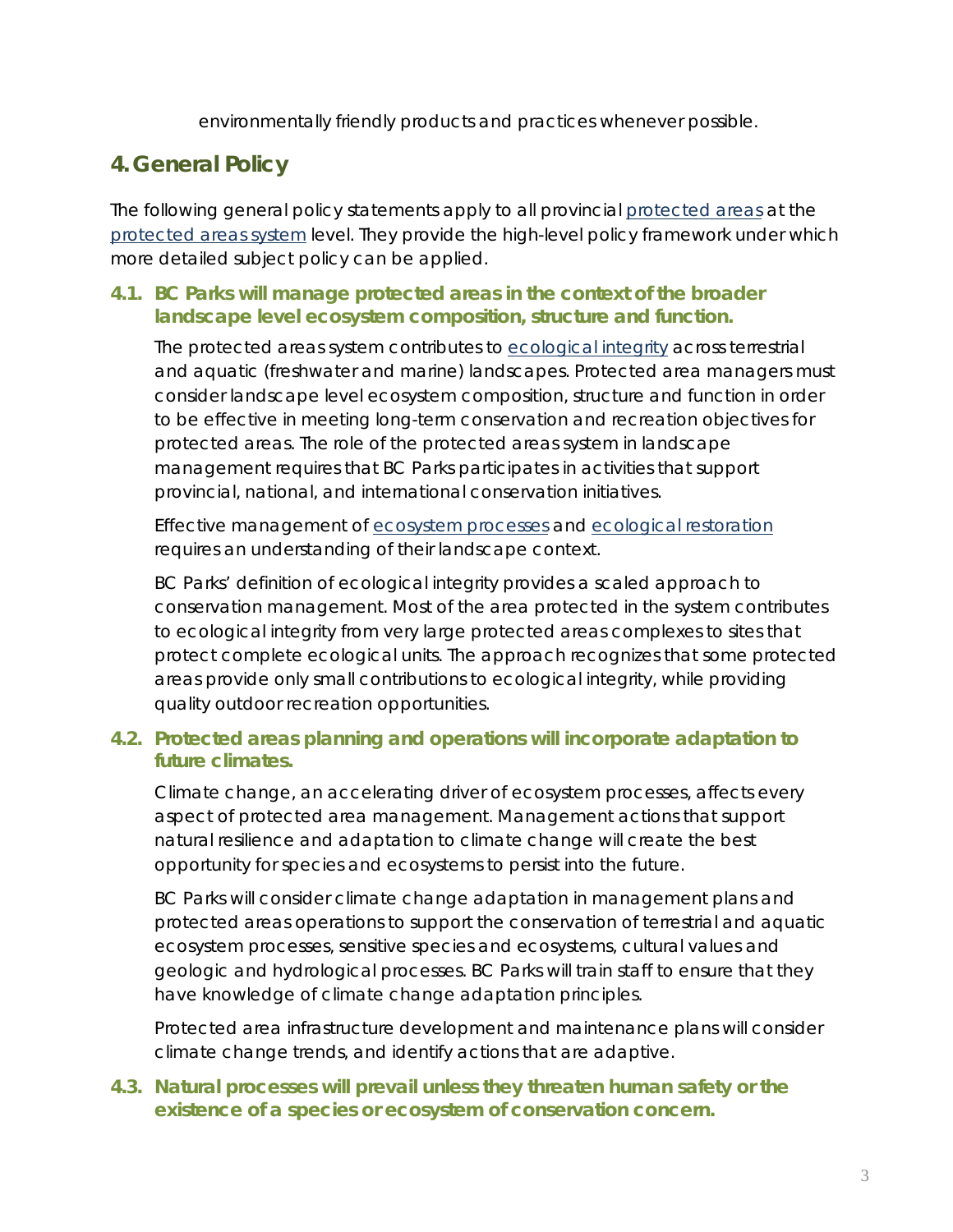Naturally occurring ecosystem processes are important for shaping ecosystems. These include: natural disturbances (e.g., fire, disease, wind, storm-surge, floods, etc.); geomorphic processes (e.g. landslides, avalanches, lake turn-over, etc.); geologic and hydrologic processes (e.g., soil development, stream dynamics and shoreline processes, etc.); herbivory (grazing dynamics); population dynamics; predation; and natural [succession.](#page-32-3)

The protected areas system will be managed to maintain ecological, geological and hydrological processes in as natural a state as possible. Emphasis will be placed on supporting natural processes at the [landscape](#page-30-2) and [protected areas](#page-32-0)  [system](#page-32-0) level to support evolutionary processes.

Deliberate habitat manipulation in [protected areas](#page-31-0) may only occur under specified circumstances [\(see Section 5.9\)](#page-18-1).

#### **4.4. British Columbia's protected areas system will be managed to represent the diversity and dynamics of the geologic and hydrologic phenomena across the province's physical landscapes.**

[Geologic](#page-30-0) and [hydrologic features](#page-30-1) are basic elements of all protected areas. They are predominant factors in determining scenic and recreation qualities and play a critical role in providing the structural foundation for biotic systems. [Geologic](#page-30-0)  [features,](#page-30-0) often overlooked but critical to the maintenance of ecological integrity, are the foundation of [soils](#page-32-4) and soil development processes.

BC Parks will manage geologic, hydrologic and soil features in a natural, undisturbed condition, allowing natural processes to continue uninterrupted, and will protect and preserve [palaeontological features](#page-31-1) extant within British Columbia's protected areas system.

#### **4.5. Representative and special feature examples of the province's cultural heritage will be protected within the protected areas system.**

BC Parks plays an important role in protecting and conserving cultural heritage. Effective stewardship of cultural heritage involves a number of different government agencies and non-governmental organizations. BC Parks will recognize and utilize this expertise when contemplating conservation measures for cultural heritage features found in British Columbia's protected areas.

#### **4.6. British Columbia's protected areas system will be managed to conserve [biological diversity](#page-28-1) at the genetic, species and ecosystem level.**

BC Parks recognizes the important role played by biodiversity in providing the building blocks for evolution, particularly during times of rapid change. The more variety maintained at the genetic, species and ecosystem level, the more options there are to adapt to an unknown future.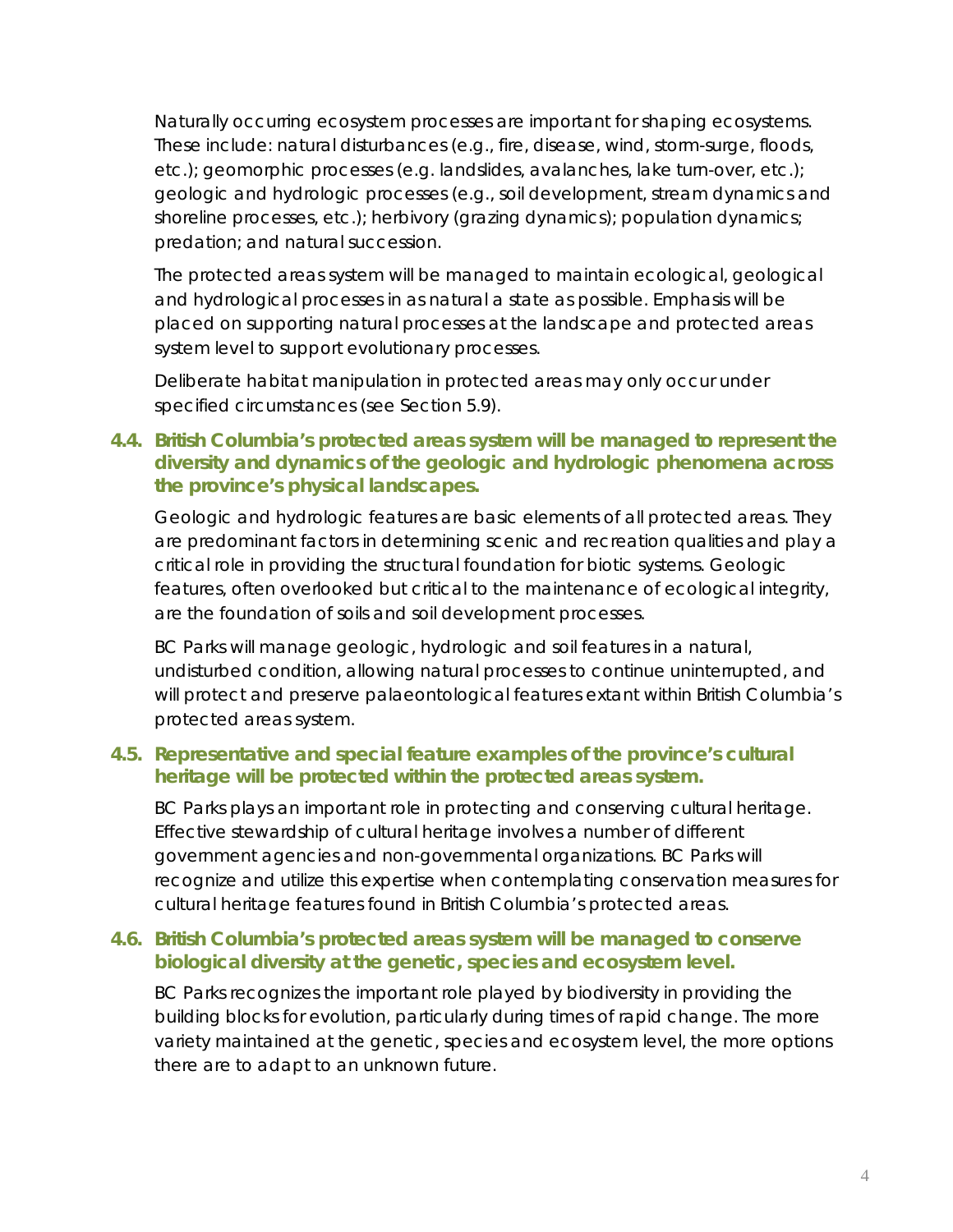#### **4.7. Management priority will be given to [species and ecosystems of](#page-32-2)  [conservation concern.](#page-32-2)**

[Species and ecosystems of conservation concern](#page-32-2) are either naturally rare or diminished due to human activities. BC Parks relies on impact assessments to inform decisions related to activities that may affect species and ecosystems of conservation concern.

#### **4.8. Conserving ecological integrity and protecting cultural heritage is the primary objective of managing the protected areas system.**

Outdoor recreation opportunities depend on access to natural and cultural settings. In combination with management planning, recreation facility development and impact assessment, these conservation policies allow for high quality outdoor recreation opportunities while serving to maintain ecological integrity at the protected areas system level.

These policies do not preclude the use or modification of nature for specific recreation opportunities, sustainable use in conservancies, or for issues related to human health and safety. At the same time, permanent or temporary closures of selected areas are an appropriate means of reducing or eliminating undesirable impacts of human use on natural or cultural features, even if such closures affect visitor use or protected area operations.

#### **4.9. The [protected areas system](#page-32-0) will be managed to maintain a range of terrestrial and aquatic (marine and freshwater) habitats closed to consumptive uses.**

The BC Parks approach to managing for ecological integrity provides for a scaled approach. Where protected areas are managed for a high degree of ecological integrity BC Parks will identify representative habitats and close these to consumptive [uses.](#page-33-0)

#### **4.10.Invasive species will be managed or controlled to protect ecosystem health, human health and biological diversity.**

Active management of invasive species will be considered a priority where a substantial impact on the ecosystem or on human health and safety in high-use areas is evident (or likely), and successful control can reasonably be expected without [adverse](#page-28-2) impacts (e.g., loss of native species, impacts on human health).

#### **4.11.BC Parks will work with other land management agencies to limit crossboundary adverse impacts.**

Many of the values within protected areas are sensitive to activities that occur beyond the protected area boundary. BC Parks will provide other land and resource management agencies with information on protected area values and work collaboratively to manage cross-boundary impacts. Conversely BC Parks' will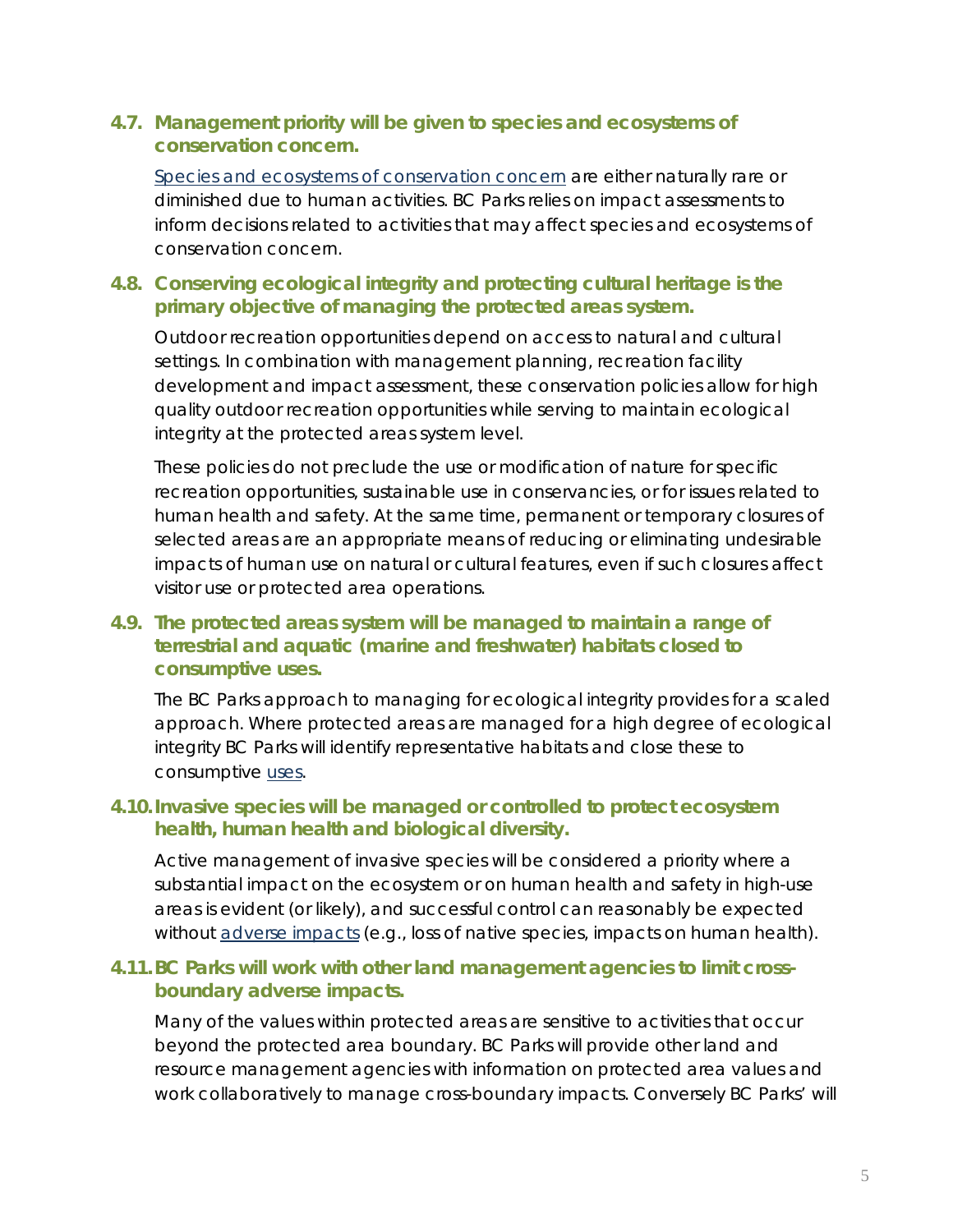ensure that protected areas operations do not adversely impact broader landscape values (e.g. species and ecosystems of conservation concern that occur outside protected areas).

#### **4.12.BC Parks will encourage the acquisition and sharing of [knowledge](#page-30-3) gained through conservation research, inventory and monitoring in protected areas.**

Research, [inventory](#page-30-4) and [monitoring](#page-31-2) programs can provide essential information that will allow BC Parks to: manage human impacts, manage for conservation objectives, complete gap analyses for the protected areas system, determine areas outside of [protected areas](#page-31-0) that are important to species and habitats in protected areas, ensure cooperation with other agencies, and provide valuable information for education programs. Basic and applied scientific research is essential to the understanding of ecosystems and their components.

Once knowledge is acquired, it must be effectively communicated within BC Parks and to a wide variety of partners stakeholders and the public.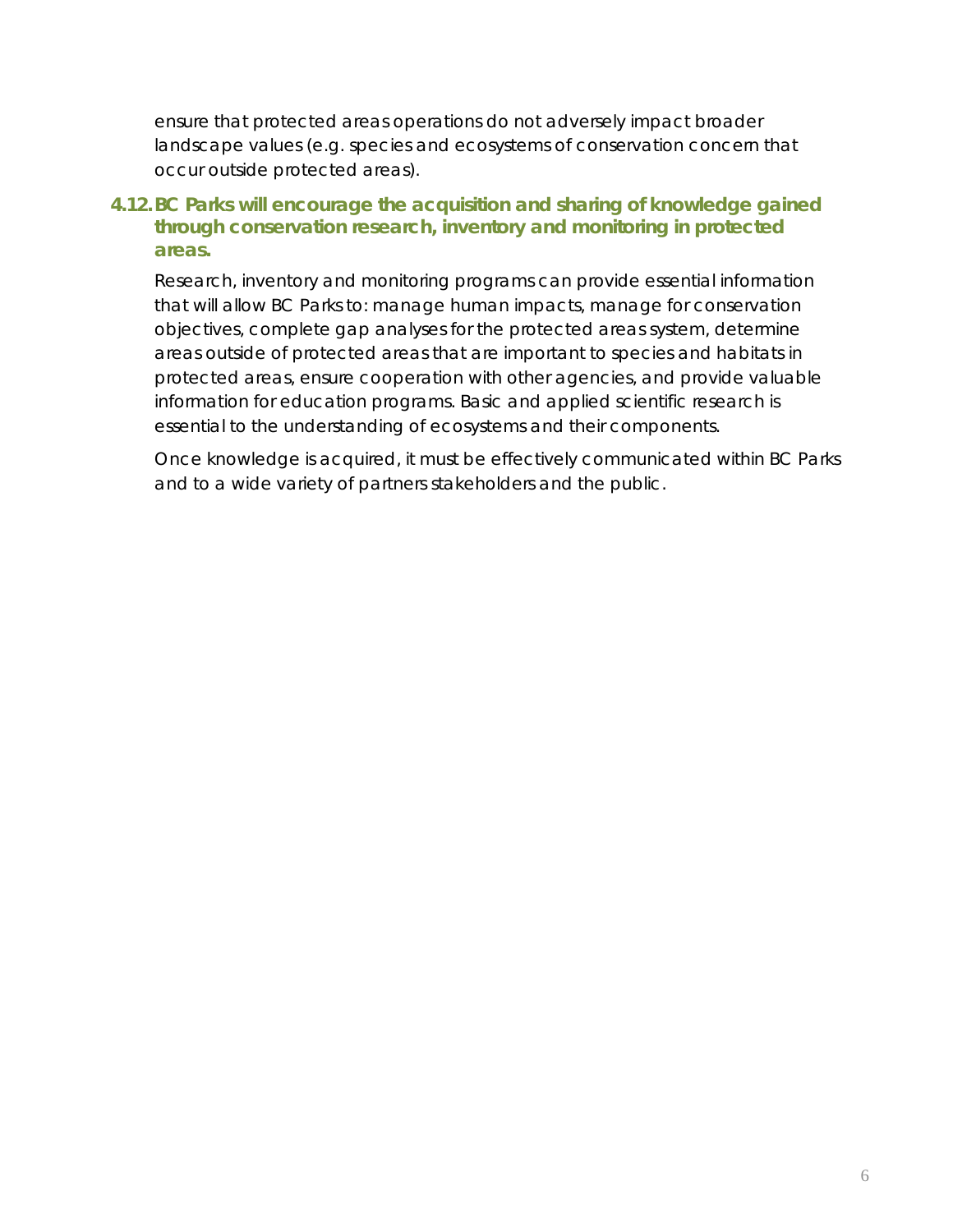# <span id="page-11-0"></span>**5. Subject Policy**

The following subject policy statements should be interpreted and applied in the context of the above general policies, and must be considered by BC Parks staff during the day to day management of [protected areas.](#page-31-0)

#### <span id="page-11-1"></span>**5.1. Ecosystem-Based Planning and Management**

[Ecosystem-based-management](#page-29-4) (EBM) is an approach to managing human activities that seeks to ensure the co-existence of healthy, fully functioning ecosystems and human communities. Implementing EBM strategies provides an effective means of achieving the BC Parks conservation mandate.

Where complex conservation and recreation management issues occur an EBM plan will help set comprehensive direction.

Further guidance can be found in the [Ecosystem-Based Planning Guide.](http://iwww.env.gov.bc.ca/ppa/planning/heritage/docs/FINAL_BCParks_EP_Assessment_March22.pdf)

- **5.1.1. EBM plans may be prepared to guide management actions and will reflect the primary importance of ecological processes and the maintenance of ecological integrity.**
- **5.1.2. BC Parks will jointly develop and implement management objectives with adjacent land and resource managers where beneficial.**
- **5.1.3. BC Parks will collaborate with provincial, national and international agencies on joint conservation initiatives.**

# <span id="page-11-2"></span>**5.2. Climate Change**

BC Parks will make use of the best available landscape level inventories to ensure management activities support climate change adaptation and [resilience](#page-32-1) and to maintain analyses of the representation, replication and connectivity status of the [protected areas system.](#page-32-0)

**5.2.1. Some protected areas will be managed as naturally regulated benchmark areas within which the effects of environmental change on [biological diversity](#page-28-1) will be monitored.**

Normally, a [protected area](#page-31-0) management plan would consider whether or not management as a natural benchmark site is an appropriate role for a protected area. [Ecological Integrity,](http://www.env.gov.bc.ca/bcparks/conserve/ecological-integrity-def-and-perf-indicators.pdf) [conservation risk assessment](#page-28-3) data and other inputs (such as existing use patterns and established [monitoring](#page-31-2) stations) can aid in identifying which protected area sites are suitable for this role.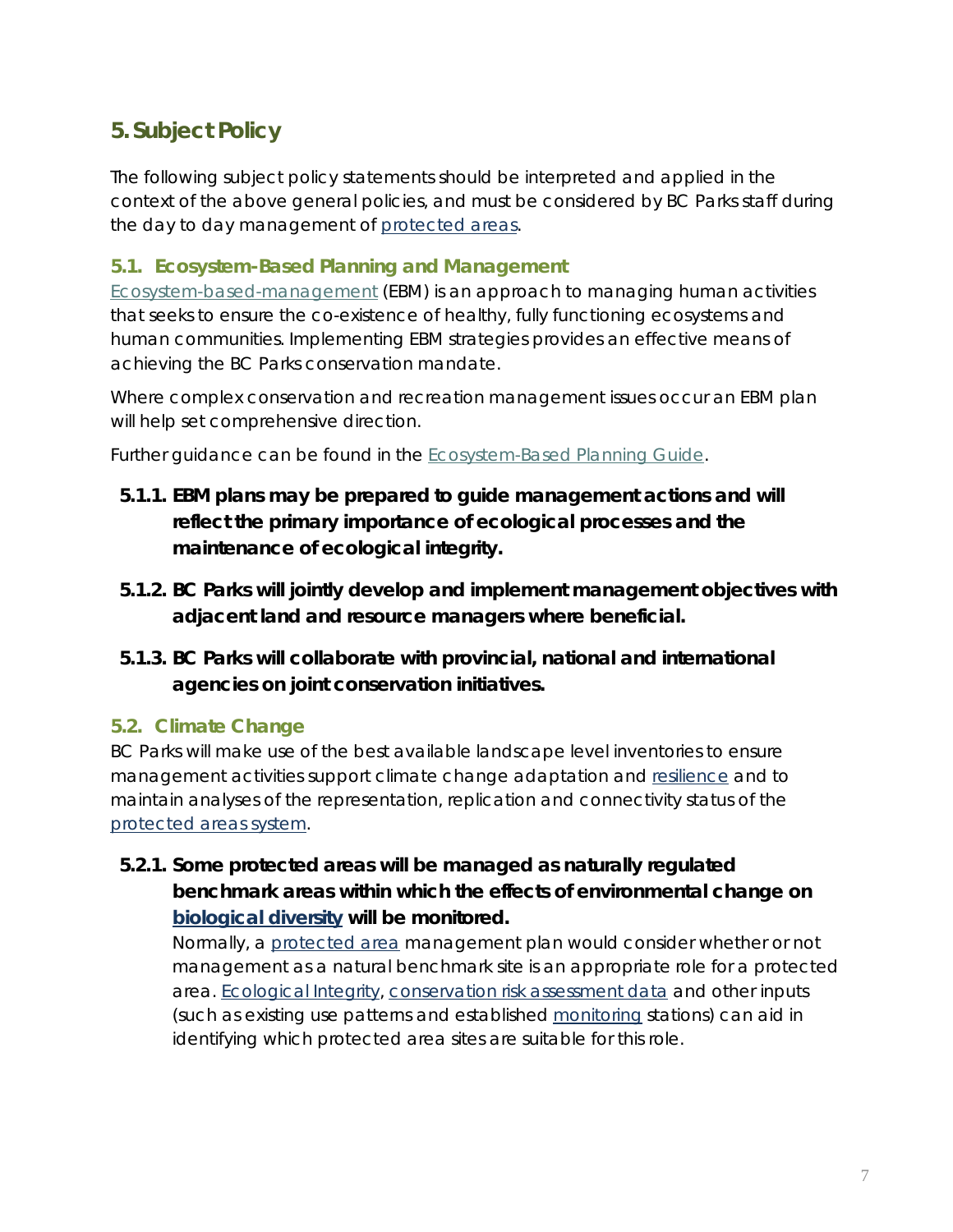### **5.2.2. Assisted migration will be considered if best available science indicates it is integral to ecological integrity and climate change adaptation**.

# <span id="page-12-0"></span>**5.3. Species and Ecosystems of Conservation Concern**

Direct management of ecological processes related to species of conservation concern will normally be undertaken where recommended by species recovery plans (in accordance with federal *Species at Risk Act*) or an individual protected area's [EBM](#page-29-4) plan (where applicable). Staff should also rely on provincial species management plans for guidance.

- **5.3.1. Species management will be applied only where species or ecosystems of conservation concern are threatened and where this management will not jeopardize other ecosystem components**.
- **5.3.2. Species and ecosystems of conservation concern will receive high priority for [inventory,](#page-30-4) assessment, and protection in protected area planning and management**.

# <span id="page-12-1"></span>*[Old-growth Forest](#page-31-3)*

- **5.3.3. Old-growth trees and stands will be managed with an emphasis on protection**.
- **5.3.4. Development of visitor facilities in old-grow forests will only occur as directed in an approved management plan.**

# <span id="page-12-2"></span>**5.4. Fish and Wildlife Management**

The management and protection of [fish and wildlife](#page-29-0) in British Columbia's protected [areas system](#page-32-0) extends to all vertebrates and invertebrates, terrestrial, freshwater, and marine. Management of fish and wildlife is a shared responsibility within British Columbia. To ensure coordination of fish and wildlife programs throughout the province, these policies complement those of other agencies that manage fish and wildlife, yet recognize the conservation role of protected areas managed by BC Parks.

When required to achieve the objectives of a protected area management plan, fisheries or wildlife plans will be prepared. These plans will reflect conservation principles, including the importance of maintaining ecological processes and ecological integrity.

#### <span id="page-12-3"></span>*Human-Wildlife Interactions*

A human-wildlife conflict prevention plan may be prepared to direct the management of chronic wildlife-human conflicts. Emphasis will be placed on [protected area-](#page-31-0)wide visitor use management to reduce opportunities for negative human-wildlife interactions.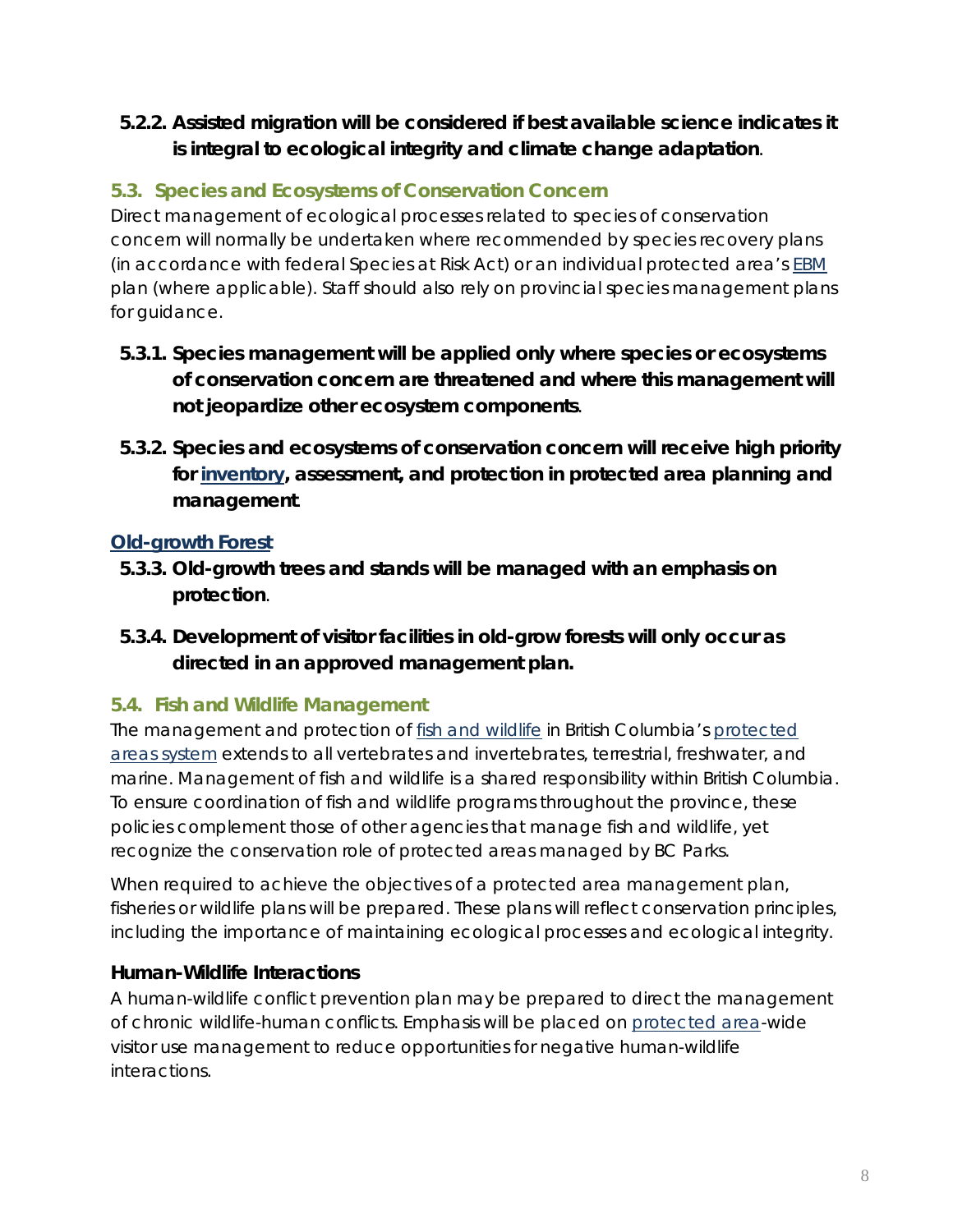- **5.4.1. Public safety will be the primary consideration in dealing with negative wildlife-human interactions.**
- **5.4.2. Permanent or temporary closures of selected areas are an appropriate means of reducing or eliminating undesirable impacts of human [use](#page-33-0) on fish and wildlife.**
- **5.4.3. Bear-people conflicts will be managed in accordance with the [BC Parks'](http://www.env.gov.bc.ca/bcparks/conserve/bearconf.html)  [Bear–People Conflict Prevention Plan.](http://www.env.gov.bc.ca/bcparks/conserve/bearconf.html)**

#### <span id="page-13-0"></span>*Consumptive Use*

Consumptive [use](#page-33-0) of fish and wildlife must occur in a sustainable manner without compromising public safety or conservation objectives.

- **5.4.4. In some protected areas, hunting or fishing may be necessary to reduce un-natural population levels or to reduce or eliminate invasive species.**
- **5.4.5. Consumptive use of fish, wildlife and vegetation is not permitted within ecological reserves.**
- **5.4.6. Consumptive use of fish and wildlife will be managed according to protected area objectives related to: health and safety, conflicting uses, quality of experience or ecological integrity objectives.**

In setting management objectives for protected areas BC Parks will plan for and manage consumptive use to provide high quality outdoor recreation and to achieve world-class conservation. BC Parks recognizes that harvest rates in most protected areas will be consistent with adjacent lands. For those protected areas where managing for ecological integrity plays a dominant role, BC Parks will work to achieve harvest levels that are more conservative than in adjacent areas.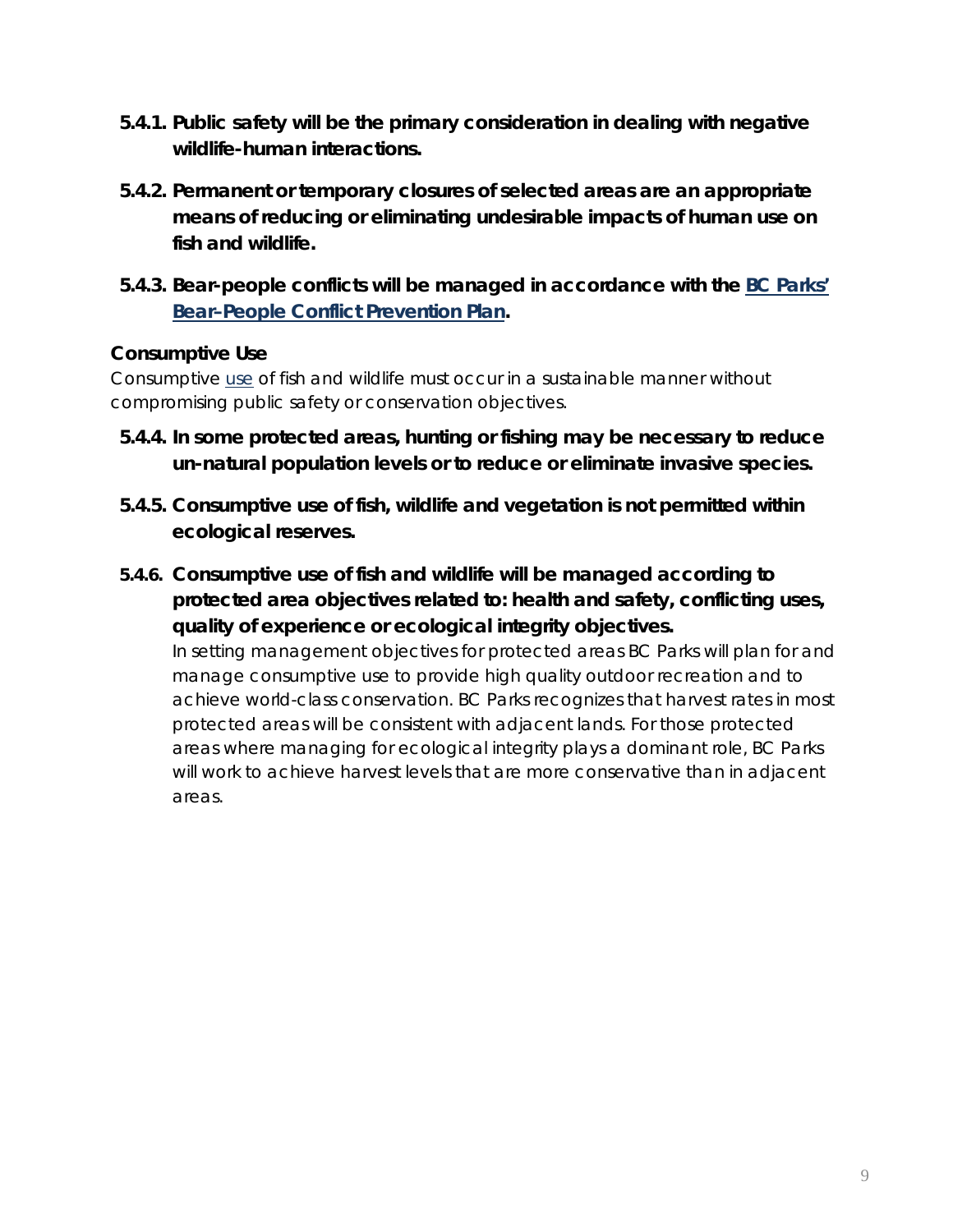- **5.4.7. Fishing derbies (contests where commercial and competitive aspects are emphasized to the detriment of fish or the fishing experience) are not permitted in protected areas.**
- **5.4.8. [Artificial enhancement](#page-28-4) of fish (including shellfish) and wildlife populations for consumptive purposes within parks, conservancies, recreation areas and protected areas will not be permitted unless specifically stated in an approved management plan or land use plan. It is not permitted at any time in ecological reserves.**
- **5.4.9. The introduction or retention of [non-native](#page-31-4) species to support consumptive activities is not permitted in protected areas.**

# <span id="page-14-0"></span>*Removal of Fish and Wildlife*

**5.4.10. Removal of fish (including fish eggs) and wildlife from a protected area, for transplanting or other uses outside the protected area may be permitted if the natural level of fish and wildlife diversity within the [protected area](#page-31-0) is maintained and such action is required to re-establish or maintain a natural level of fish or wildlife diversity.**

## <span id="page-14-1"></span>*Exotic Pack Animals*

**5.4.11. Horses, mules, donkeys, llamas, and alpacas may be allowed as pack animals in protected areas under specified conditions and in accordance with protected area management plan(s). Any other species (e.g., goats, sheep, and camels) may not be used as pack animals in protected areas.**

Conditions that must be met include:

- exotic pack animal use will be limited to designated zones or trails;
- veterinary certification of animal health; and
- current knowledge of disease and wildlife interaction risks associated with their presence.

#### <span id="page-14-2"></span>**5.5. Invasive Species**

Invasive plant, [fish and wildlife](#page-29-0) species will be managed or controlled as necessary to protect ecosystem health, human health and biological biodiversity. Active management of invasive species will be considered a priority where an [adverse impact](#page-28-2) on the ecosystem or on human health and safety in high-use areas is evident (or likely), and successful control can reasonably be expected without [adverse](#page-28-2) impacts (e.g., loss of native species, impacts on human health).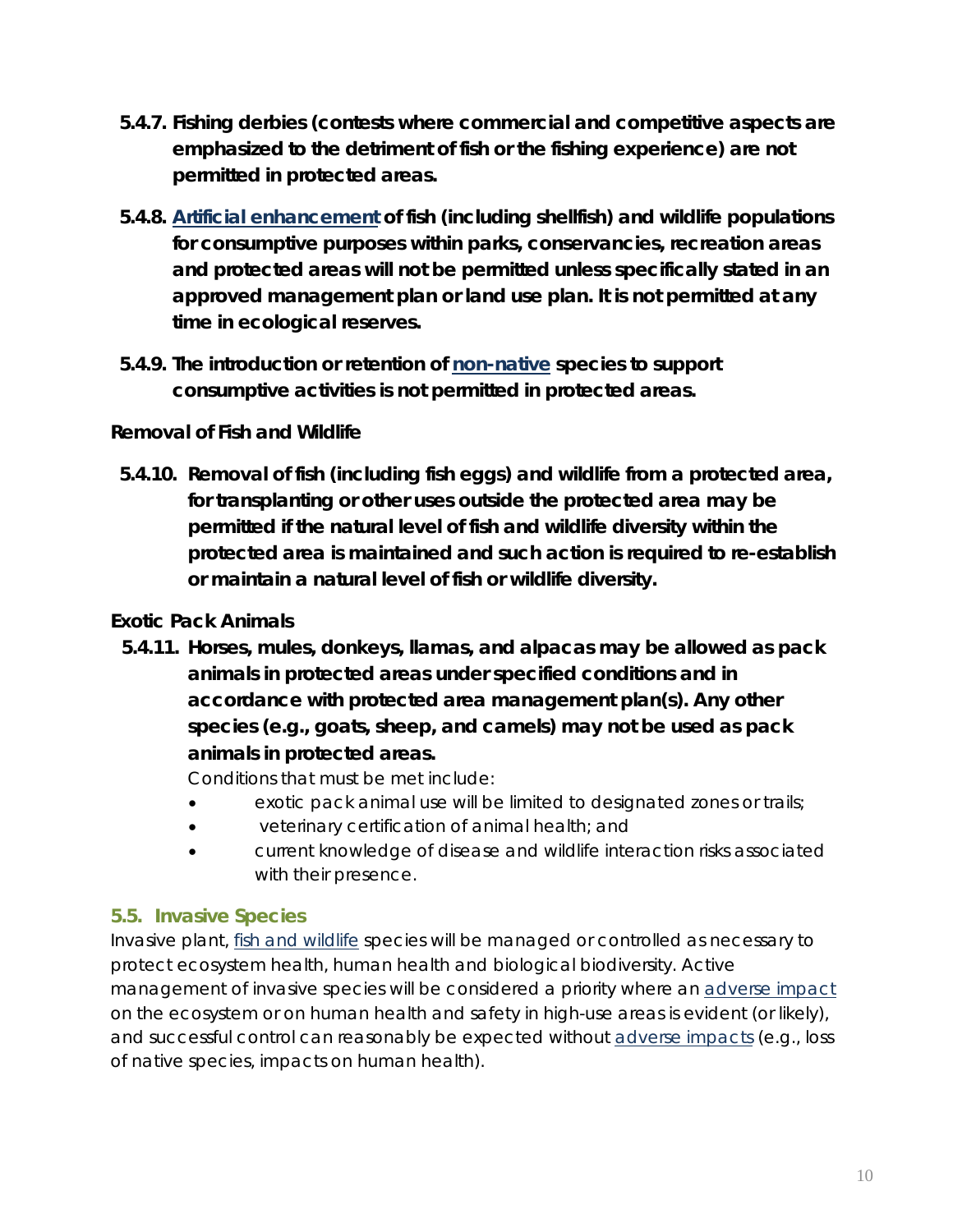Staff will identify and report invasive species (both plants and animals). BC Parks will participate in the Early Detection and Rapid Response provincial program, and cooperate with other government programs that help to eradicate or control invasive species in protected areas.

- **5.5.1. Invasive species will be managed or controlled as necessary to protect, without jeopardizing: human health, ecosystem health and biodiversity.**
- **5.5.2. Invasive species control measures must be preceded by adequate analysis and planning (including a [baseline inventory](#page-28-5) of species in the treatment area) and the establishment of a long-term effectiveness [monitoring](#page-31-2) program.**
- **5.5.3. Climate change will be considered when developing plans for invasive species management.**
- **5.5.4. Invasive species control measures will consider the use of pesticides only if other options are unsuitable and there is a reasonable likelihood that the use of a pesticide will achieve management objectives.**
- **5.5.5. The introduction or retention of [non-native species](#page-31-4) to "enhance" [biological diversity](#page-28-1) or for any other purpose will not be supported**.
- **5.5.6. Terrestrial [noxious weeds,](#page-31-5) as defined by the** *Weed Control Act***, will be removed from protected areas in accordance with these conservation policies.**

Invasive species that are not designated in Schedule A of the *Weed Control Act* may also be included in regional management strategies. [See Habitat](#page-18-1) [Manipulation policies.](#page-18-1)

#### <span id="page-15-0"></span>**5.6. Fire Management**

BC Parks recognizes the important role of fire in maintaining the [resilience](#page-32-1) of some forest, grassland and related ecosystems; in particular, maintaining ecosystems at various [successional](#page-32-3) stages. After the protection of life and property, BC Parks' primary responsibility with respect to fire management is the maintenance of resilient natural ecosystems.

To ensure fire management strategies are sound, BC Parks will continue to encourage research relating to fire management such as the effect on vegetation diversity, soil processes and smoke impacts on humans.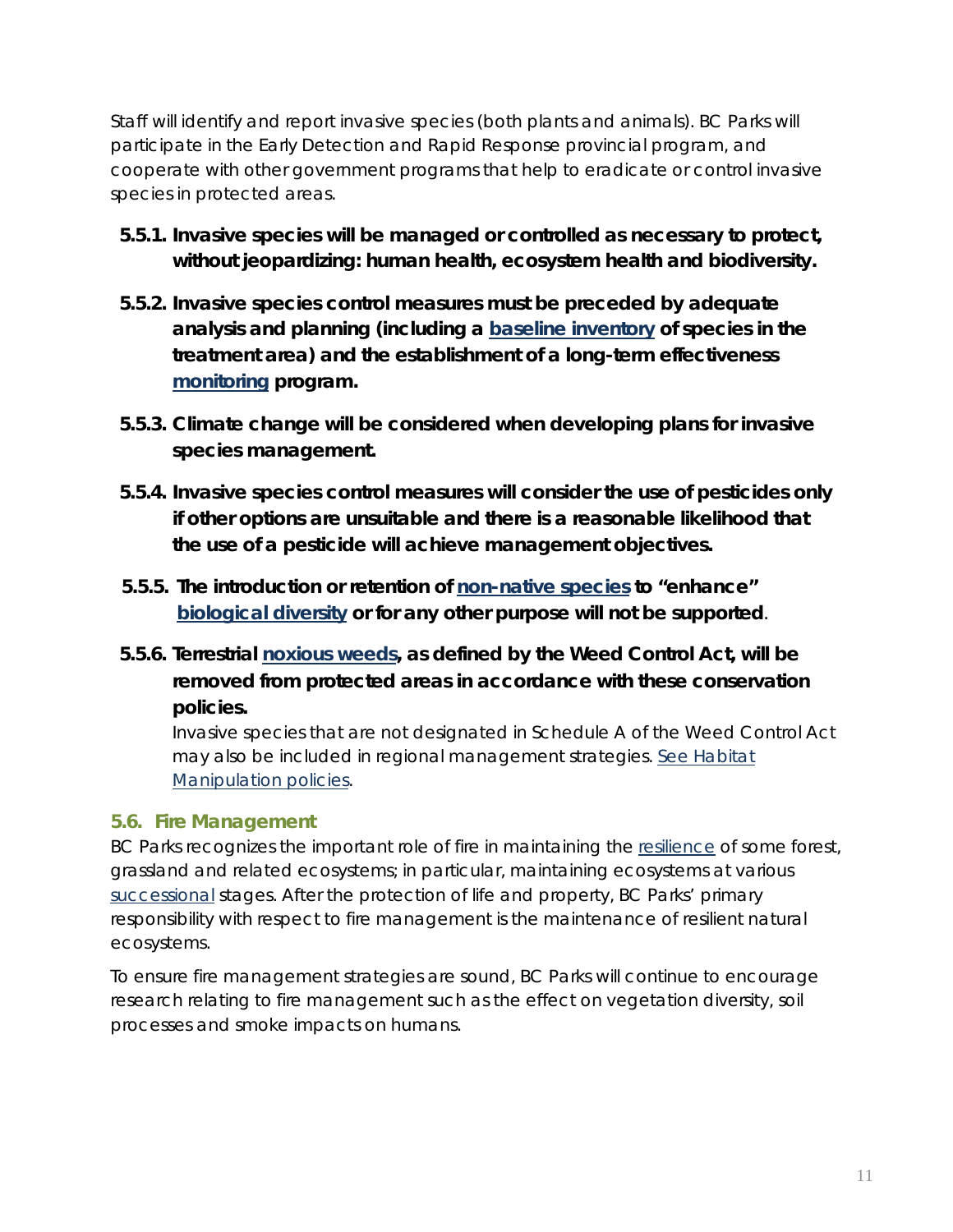**5.6.1. Cooperative, interagency wildfire and prescribed fire planning and management, including the creation of inter-jurisdictional agreements, will be promoted.** 

BC Parks recognizes the long-standing expertise and traditional role of other agencies and their personnel in fire management planning and decisionmaking.

- **5.6.2. [Wildfire Management Plans](#page-33-2) will be prepared for every [protected area.](#page-31-0)** Wildfire plans reflect the primary importance of ecological processes and maintenance of ecological integrity. All actions taken with regard to wildfire will be directed by the protected area's Wildfire Management Plan.
- **5.6.3. As burned areas are vulnerable to invasive plant establishment, a risk assessment will be carried out (including plant inventories and control measures) after a wildfire has occurred, as well as preceding and following a [prescribed fire](#page-31-6)**.

#### <span id="page-16-0"></span>*Prescribed Fire*

[Prescribed fire](#page-31-6) is the knowledgeable and controlled application of fire to a specific land area to accomplish planned management objectives. These fires are managed in such a way as to minimize the emission of smoke and maximize the benefits to the environment. Fire is a natural process in many ecosystems. In some ecosystems fire is necessary to maintain healthy forests and grasslands for the diversity of plant and animal life.

**5.6.4. [Prescribed fire](#page-31-6) may be used as a tool to reintroduce fire where suppression has effectively removed it from the ecosystem; this includes for the purpose of reducing fuel accumulations that have created a fire hazard**.

#### <span id="page-16-1"></span>**5.7. Insect and Disease Management**

The primary responsibility of BC Parks with respect to insect and disease management is to restore or maintain natural ecosystem processes within [protected areas.](#page-31-0) Insect and disease outbreaks will be assessed relative to their impact on the ecosystem within the boundaries of the protected area, and broader social, economic and ecosystem values.

Further guidance on insect and disease control can be found in the: [Ecosystem](http://iwww.env.gov.bc.ca/ppa/planning/heritage/docs/ecomgmt_templates_intro_ouline.pdf)  [Management Program.](http://iwww.env.gov.bc.ca/ppa/planning/heritage/docs/ecomgmt_templates_intro_ouline.pdf)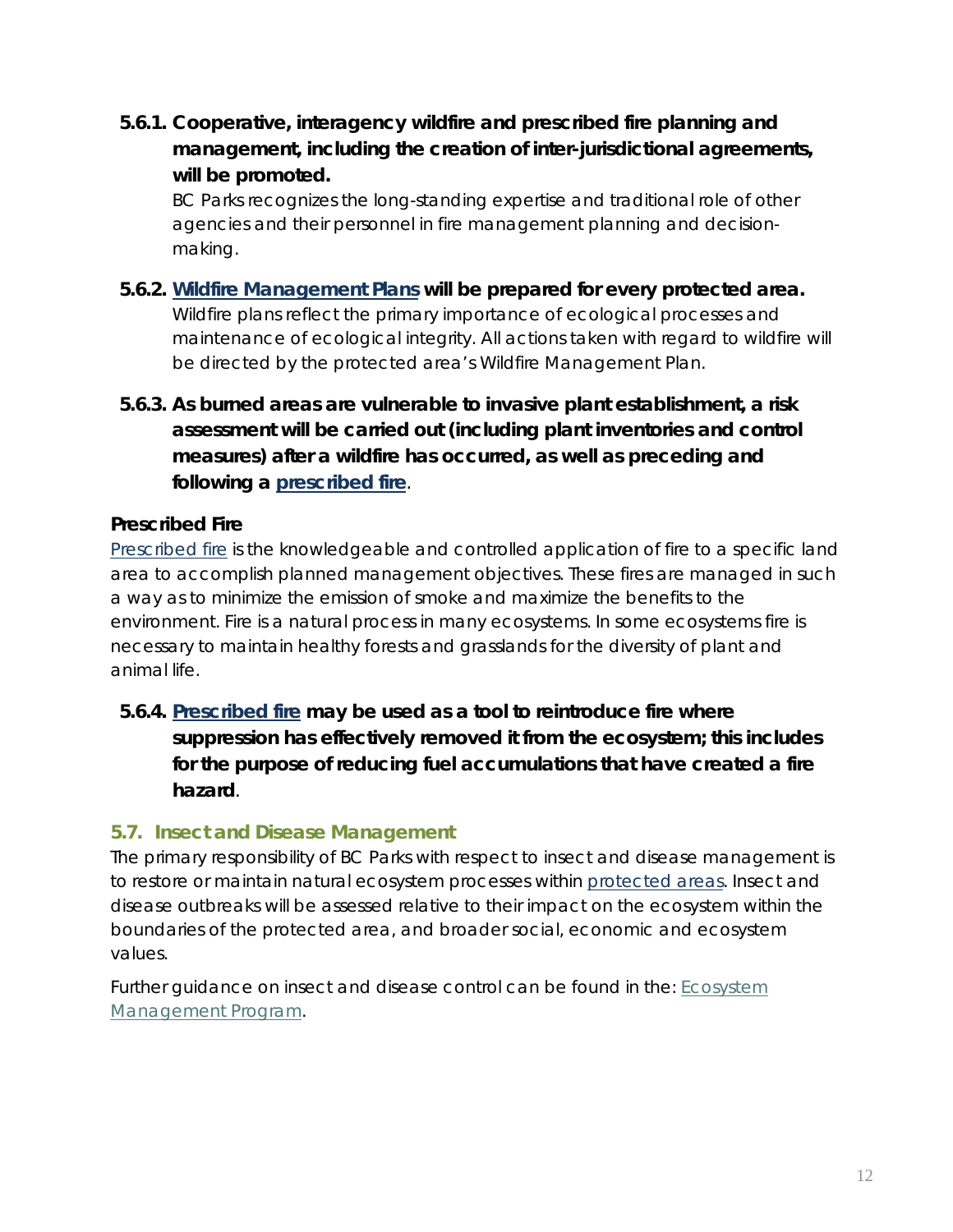- **5.7.1. Prior to any treatment of [vegetation](#page-33-1) for insect or disease management, an assessment of potential impacts to the integrity of the ecosystem will be completed according to the BC Parks Impact Assessment Process**.
- **5.7.2. BC Parks will consult with specialists and forest professionals to develop appropriate insect and disease control strategies and measures**.
- **5.7.3. Insect and disease control actions that emulate natural processes will be used whenever possible**.

Insect and disease control actions within [protected areas](#page-31-0) include the following (listed in a descending order of preference):

- 1) Allow natural processes to prevail (i.e., monitor);
- 2) Set pheromone baits and traps;
- 3) Individual tree hand fall and burn on-site;
- 4) Large scale [prescribed burn;](#page-31-6)
- 5) Large scale pile and burn on-site with low impact methods; and
- 6) Tree removal.

Options 5 and 6 should only be considered where treatments emulating natural processes are impractical or are more detrimental to the protected area, or where the forest health situation within a protected area presents a high risk to visitors, to the protected area or to adjacent values. No access roads will be constructed and remedial work will occur as necessary to restore the site. See [Ecosystem-Based Planning Guide](http://iwww.env.gov.bc.ca/ppa/planning/heritage/docs/ecomgmt_templates_intro_ouline.pdf) for further guidance.

#### **5.7.4. Control actions inside protected areas will not include [salvage logging](#page-32-5) or new road construction**.

- **5.7.5. In collaboration with other agencies responsible for land and resource management, insect and disease control actions will be integrated and planned to complement control actions outside of the protected area**.
- **5.7.6. Insect and disease control actions inside protected areas will be designed to minimize losses to protected area resources and values and to minimize cross boundary spread to adjacent Crown land**.

#### <span id="page-17-0"></span>*Nuisance biting insects*

**5.7.7. Nuisance biting insects (e.g., mosquitoes and blackflies) in [protected](#page-31-0)  [areas](#page-31-0) will not be subject to control measures unless it has been specifically determined they are a vector for human disease and pose a risk to public health and safety**.

For direction on West Nile Virus response, see BC Parks West Nile Virus [Management Guideline.](http://iwww.env.gov.bc.ca/ppa/planning/heritage/west_nile_virus.html)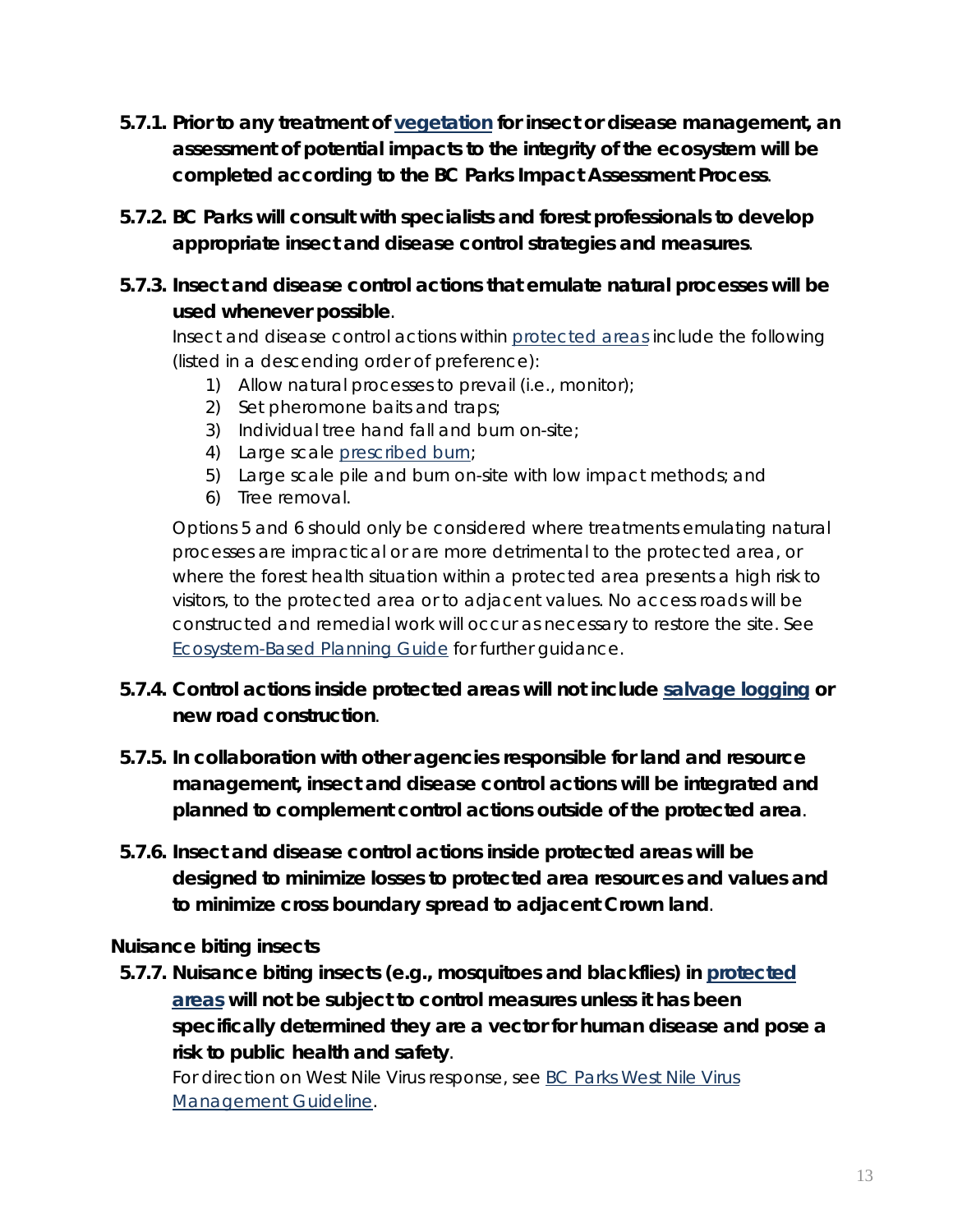# **5.7.8. Nuisance biting insect control measures may be conducted within a provincial protected area by local government agencies to reduce mosquitoes in adjacent residential areas under specified circumstances**. These circumstances include:

- the control action is part of an integrated pest management plan;
- there is reasonable likelihood that control actions in the protected area will be effective in reducing mosquitoes in adjacent residential areas;
- the effectiveness of the control action is questionable without including the protected area in the treatment zone; and
- the control measures are consistent with conservation policies.

In most cases control measures will be part of an integrated pest management plan and a public health protection strategy or as part of a local government control program.

#### <span id="page-18-0"></span>**5.8. Windthrow Management**

BC Parks recognizes that [windthrow](#page-34-0) (blowdown) is a natural disturbance process that is important for ecological renewal. BC Parks' primary responsibility in windthrow management, after the protection of life and property, is to maintain natural ecosystems within protected areas.

**5.8.1. Significant windthrow will be assessed and actions taken to address high risks to visitor safety, recreational, cultural and natural values and the risk of fire or insect infestation**.

# **5.8.2. The potential of windthrow to lead to insect infestation will be assessed jointly with the provincial ministry responsible for forest management**.

# <span id="page-18-1"></span>**5.9. Habitat Manipulation**

BC Parks will follow stringent environmental standards to protect and restore underlying ecosystem processes and minimize visual impacts in those situations where forest or habitat manipulation within parks, conservancies, recreation areas and protected areas is considered necessary to comply with the *Park Act*.

Habitat manipulation (including tree removal) may only occur:

- To prevent [adverse impacts](#page-28-2) to natural, cultural or recreation features or to broader ecosystem values that are expected to result from inaction;
- To protect the health and safety of visitors, facilities and infrastructure;
- To undertake new facility and infrastructure development in pre-determined areas;
- To maintain recreational values in intensive use zones within protected areas;
- To manage a [species or ecosystem of conservation concern](#page-32-2) that is experiencing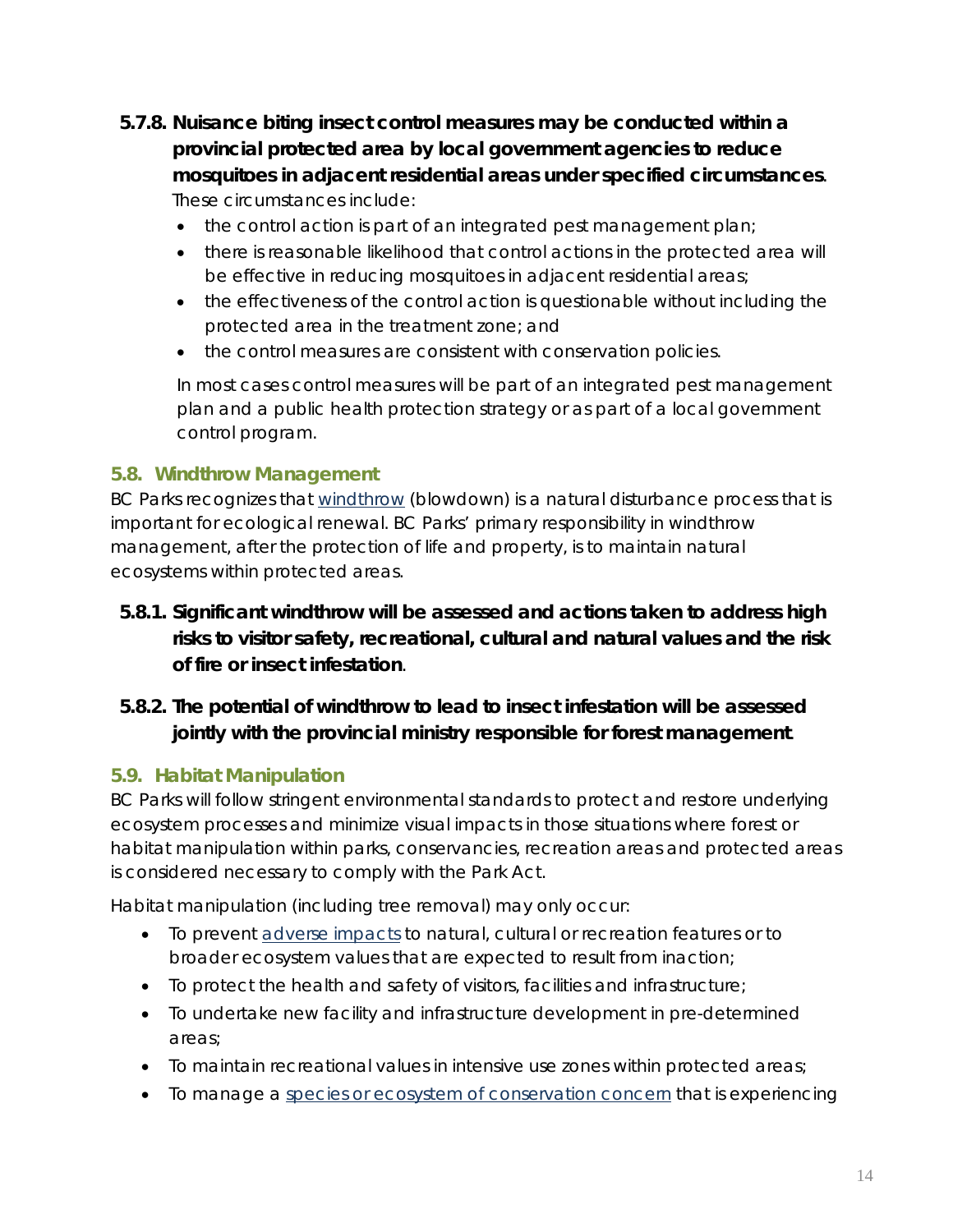degradation due to natural processes or other pressure(s);

- To manage wildfire in accordance with conservation principles and policies;
- To support [ecological restoration](#page-29-3) activities;
- To effectively treat insect or disease conditions when other forest health controls are ineffective;
- To accommodate approved mineral extraction within a recreation area;
- To accommodate pre-existing rights (within the terms of existing provincial standards); or
- To enable First Nations cultural use.
- **5.9.1. Habitat manipulation in [protected areas](#page-31-0) will not be undertaken to encourage larger wildlife populations for consumptive purposes unless specifically stated in an approved management plan**.
- **5.9.2. Management actions within cultural zones may include limiting [successional](#page-32-3) advancement of vegetation or fire suppression to maintain historic vegetation cover or culturally modified vegetation**.

#### <span id="page-19-0"></span>*Tree Removal*

**5.9.3. [Tree removal](#page-33-3) is an acceptable management option in protected areas when required for human health and safety, to facilitate approved development, to protect infrastructure, or for ecological restoration or [forest health management](#page-29-5) projects**.

In all cases, tree removal will be undertaken using the most environmentally sensitive approach resulting in minimal environmental impacts. Retention of [coarse woody debris](#page-28-6) in order to restore or maintain terrestrial and aquatic ecosystem structure and function is a priority outcome for tree removal projects.

The BC Parks guideline *Harvest of Trees in Protected Areas for Cultural Purposes* (2013) provides details on First Nations use of trees in protected areas.

Tree removal in protected areas must be undertaken in accordance with the BC Parks [Tree Removal Policy](http://www.env.gov.bc.ca/bcparks/conserve/cpp_p1/tree_removal_policy_for_ppa.pdf), BC Parks Guideline, [Harvest of Trees in Protected](http://iwww.env.gov.bc.ca/ppa/planning/heritage/docs/fn-harvest-of-trees.pdf) [Areas for Cultural Purposes](http://iwww.env.gov.bc.ca/ppa/planning/heritage/docs/fn-harvest-of-trees.pdf) and the [Wildlife/Dangerous Tree Assessment Process](http://www.for.gov.bc.ca/ftp/hfp/external/!publish/web/wlt/training/Parks-handbook.pdf)  [for Parks and Recreation Sites.](http://www.for.gov.bc.ca/ftp/hfp/external/!publish/web/wlt/training/Parks-handbook.pdf)

#### <span id="page-19-1"></span>**5.10. Ecological Restoration**

[Ecological restoration](#page-29-3) is a critical tool for conserving biodiversity, adapting to climate change, and improving human health and well-being.

In some cases, tree removal may be necessary to ensure public and worker safety or to ensure that environmental conditions are suitable for ecological restoration (e.g., to reduce fuel loading prior to reintroducing fire onto the [landscape\)](#page-30-2). Tree removal for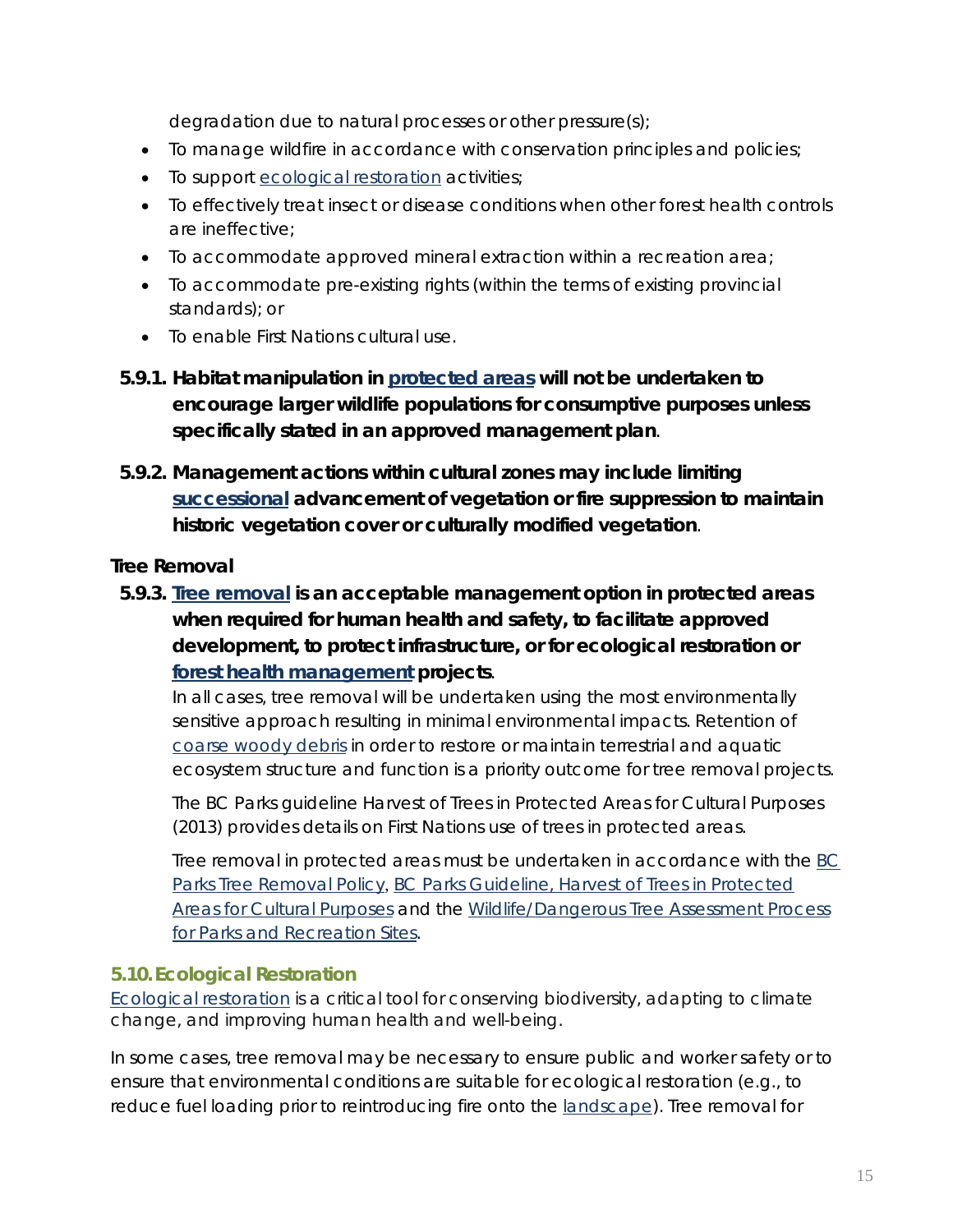restoration purposes must be undertaken in accordance with the [BC Parks Tree](http://www.env.gov.bc.ca/bcparks/conserve/cpp_p1/tree_removal_policy_for_ppa.pdf)  [Removal Policy](http://www.env.gov.bc.ca/bcparks/conserve/cpp_p1/tree_removal_policy_for_ppa.pdf) and [Ecosystem Management Program.](http://iwww.env.gov.bc.ca/ppa/planning/heritage/docs/ecomgmt_templates_intro_ouline.pdf)

- **5.10.1. Where compatible with [protected area](#page-31-0) objectives, BC Parks will endeavour to restore natural ecosystem processes where a threat assessment has identified impaired ecological structure and/or function**.
- **5.10.2. Native species, if extirpated from the protected area, may be reintroduced when scientific research indicates that the original extirpation was human caused, the prospect for natural reestablishment is minimal, and no significant [negative ecological](#page-28-2)  [impacts](#page-28-2) in the protected area, or adjacent lands, are expected**.
- **5.10.3. Ecological restoration programs will incorporate effectiveness [monitoring](#page-31-2)**.

#### <span id="page-20-0"></span>*Use of Native and [Non-native Species](#page-31-4)*

**5.10.4. Ecosystem restoration, major [vegetation](#page-33-1) re-establishment and landscaping projects will endeavour to use local native species, their seeds or vegetative parts where available and appropriate to the site and ecosystem**.

> Provided there is no [adverse impact](#page-28-2) on the source, native plant material for propagation may be derived from the vicinity of the area being restored.

**5.10.5. Under certain circumstances where site disturbance is severe, nonpersistent, non-invasive non-native species may be used to stabilize the disturbed area as a first stage in a series designed to restore local native species or where later stages of [succession](#page-32-3) are undesirable (e.g., road cuts and banks)**.

> Non-native species may be used within intensive use zones where native species are unable to sustain high visitor impacts (e.g., playground).

> No species may be used that has the potential to become established beyond the immediate area of use. Non-native species that may attract bears to the site should not be used.

#### <span id="page-20-1"></span>**5.11.Geologic and Hydrologic Features and Processes**

Protected area management plans will guide which actions, if any, that are required to maintain representative geologic sites, hydrologic sites or critical soil features. Management actions may include: public education, access restrictions, not publicizing site locations or other special management prescriptions.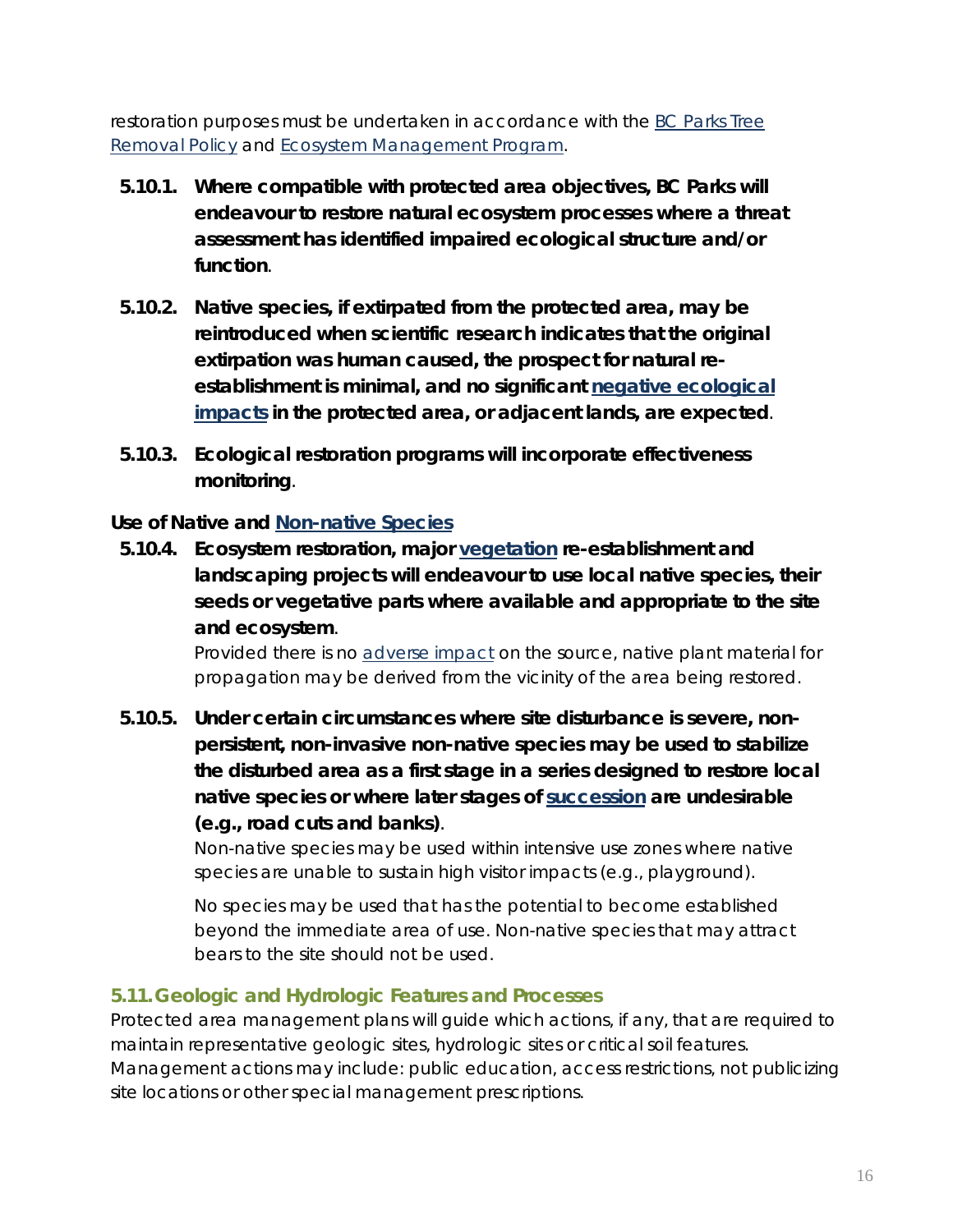When required to achieve the strategic objectives of a protected area management plan, separate geologic, hydrologic or soil conservation plans may be prepared to guide actions to conserve significant geologic, hydrologic or soil features that are considered to be sensitive, unstable or subject to use.

- **5.11.1. Removal of geologic material from a Class A park or ecological reserve for any purpose relating to commerce or trade is not allowed.** Where removal of geologic material for trade or consumption is consistent with other [protected area](#page-31-0) designations, the management plan will specify and direct the activity.
- **5.11.2. Public [use](#page-33-0) and protected area facilities associated with geologic, hydrologic or [soil](#page-32-4) features will only be permitted where it is demonstrated that the activity will not adversely affect the feature or result in soil erosion and/or sedimentation in waterbodies.**
- **5.11.3. Fragile or dynamic erosion features, such as hoodoos, sand dunes, and sensitive beach areas, will be protected from developments that may impair the feature's integrity or natural geological and hydrological process.**
- **5.11.4. Protected area development plans account for and avoid natural rockfall areas, faults, landslide, debris torrent areas, and other types of dynamic sites. Protected areas will be managed to enable natural processes to continue while protecting visitors from harm.**
- **5.11.5. Analysis of sea level rise and other hydrological processes associated with climate change will be a priority in order to design and implement adaptive management responses.**
- **5.11.6. Recognizing that many species or ecosystems of conservation concern depend on specific soil conditions and soil building processes, [soils](#page-32-4) identified as critical will receive high priority for conservation.**
- **5.11.7. Where soil is exposed by facility construction or excessive [use,](#page-33-0) erosion control measures will be taken to avoid off-site movement of soil or sediment.**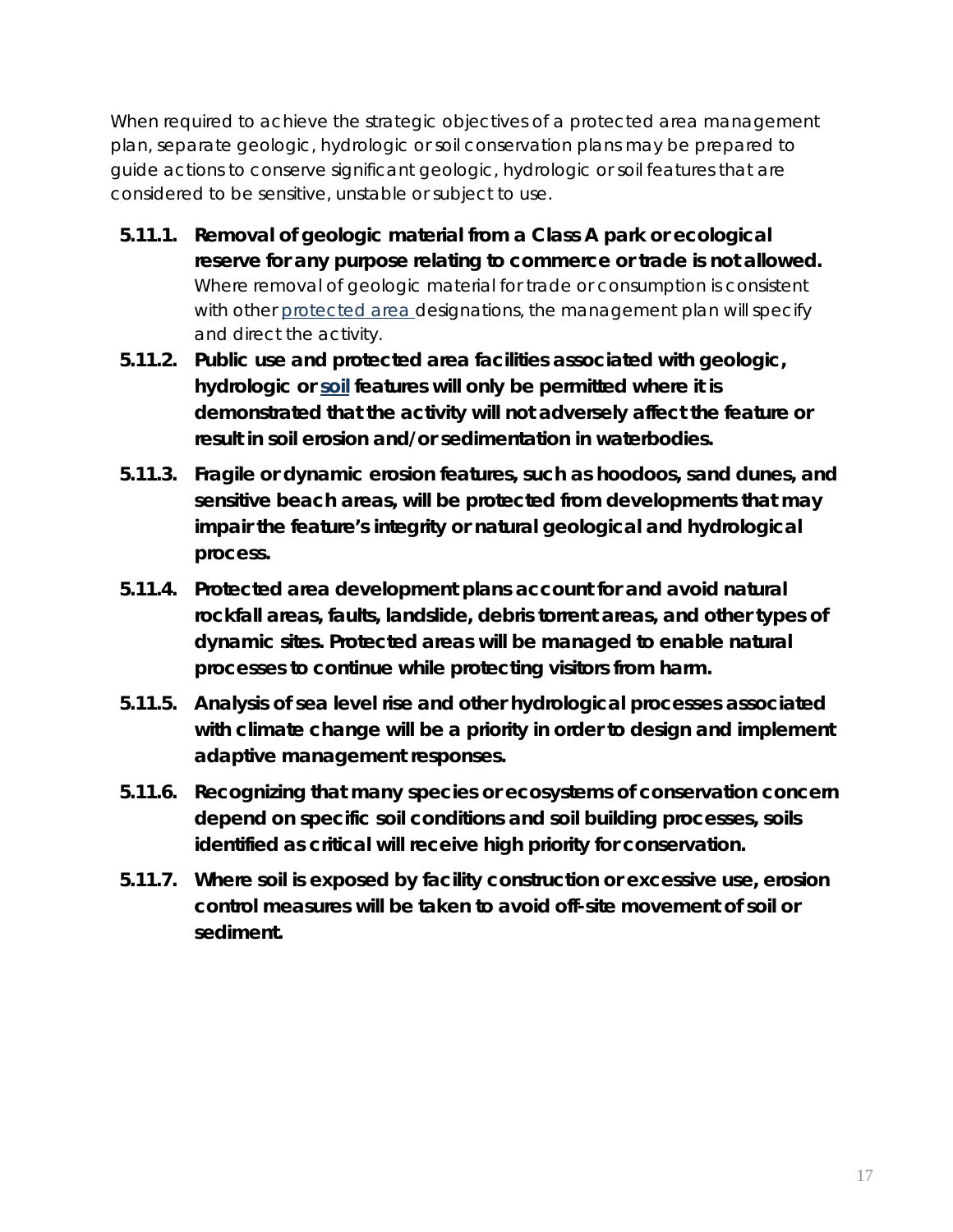#### <span id="page-22-0"></span>*Volcanic Features*

**5.11.8. Evidence of volcanics, particularly [special features](#page-32-6) such as basalt columns, cinder cones, lava pillows, and other formations, will be protected to assure they remain unaltered by human activities.**

#### <span id="page-22-1"></span>*Caves and Karst Management*

**5.11.9. Prior to opening a cave or [karst](#page-30-5) system to the public, a management plan must be developed.** 

> The management plan must adhere to recognized provincial standards and must outline:

- a) how the cave system will be protected and perpetuated,
- b) opportunities for scientific study and research,
- c) cave features/systems, biota [inventory](#page-30-4) needs,
- d) future climate impacts to the cave features/karst systems,
- e) opportunities for education and recreation,
- f) visitor carrying capacity, and
- g) access restrictions to protect caves or cave systems that are particularly fragile or provide [key habitat](#page-30-6) for species of conservation concern, or to limit the spread of invasive species or disease (e.g., white nose syndrome in bats).

# **5.11.10. BC Parks will work with adjacent resource area managers to ensure that development projects outside of [protected areas](#page-31-0) do not have a negative impact on cave and [karst](#page-30-5) systems within a protected area.**

#### <span id="page-22-2"></span>**5.12.Marine Systems**

The policy statements in both the general and subject sections apply in managing the [provincial marine protected areas.](#page-32-7) The following subject statements are relevant to management in the marine environment.

Marine ecosystem conservation and management is a shared responsibility in BC. Recognizing the important contribution of other organizations, BC Parks will maintain strong alliances with other provincial and federal agencies, user groups, universities, and conservation organizations. BC Parks also recognizes the importance of the marine environment to First Nations and the relationship of the Province and First Nations governments.

When required to achieve the objectives of a protected area management plan, marine plans may be prepared to guide actions and will reflect, above all else, the primary importance of ecological processes and the maintenance of ecological integrity.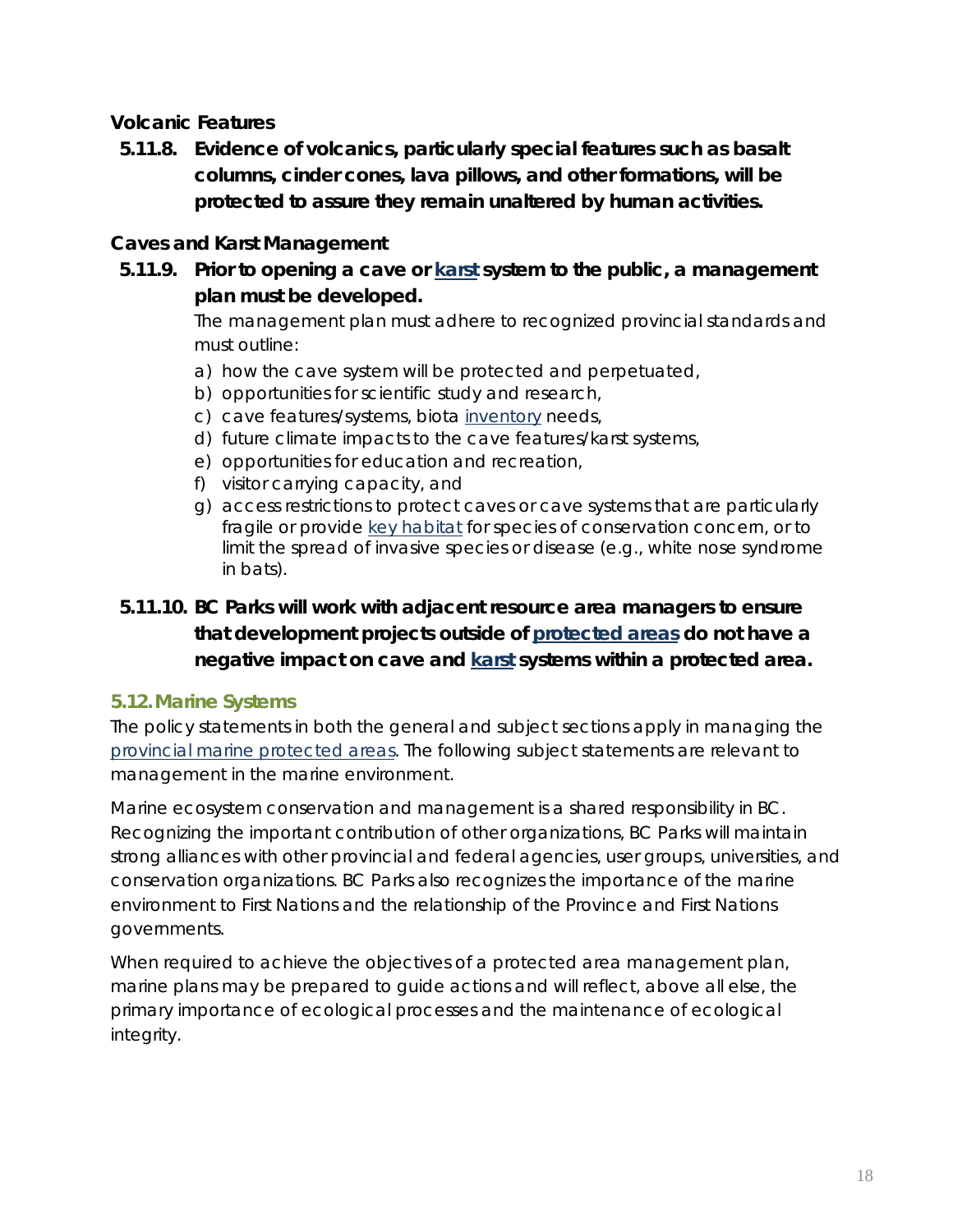**5.12.1. [Special features](#page-32-6) associated with marine species migration or unique behaviours will be assessed for their significance and will receive management emphasis.**

> Protected areas in the marine environment may be used by migratory species and may contain special features (e.g., mating, spawning or nursery locations) or support unique activities (e.g., rubbing beaches).

- **5.12.2. BC Parks will, in consultation with Fisheries and Oceans Canada, phase out commercial harvest of marine species that are attached to, and/or are otherwise part of the [benthic](#page-28-7) ecosystem within the boundaries of Class A parks and ecological reserves.**
- **5.12.3. Where commercial fishing of transient species (e.g., salmon, herring) is incompatible with [protected area](#page-31-0) management objectives as stated in a management plan, BC Parks will work with fisheries management agencies to phase out or eliminate the conflict.**
- **5.12.4. The harvest of all marine life will be coordinated with other managers of the multi-agency [marine protected areas](#page-32-7) network.**

#### <span id="page-23-0"></span>*Vessels*

**5.12.5. Vessel access within protected areas may be restricted in order to prevent pollution or to avoid disturbance of species of conservation concern.**

> Further guidance can be found at: [Marine Conservation Guideline](http://iwww.env.gov.bc.ca/ppa/planning/conservation/docs/ConservancyPlanOptionsV2.pdf) ; Water [Code of Ethics;](http://iwww.env.gov.bc.ca/ppa/planning/heritage/docs/watercodeofethicsApril_2005.pdf) and [Public Safety and Park Security Manual -](http://iwww.env.gov.bc.ca/ppa/visitorservices/docs/psps-new/psps1/boating.pdf) Boating.

#### <span id="page-23-1"></span>**5.13.Cultural Heritage**

BC Parks plays an important role in protecting and conserving cultural heritage in the province. Cultural heritage management is a shared responsibility in British Columbia, and BC Parks recognizes the importance of collaborating with First Nations, other government agencies and non-government organizations to ensure the effective stewardship of the province's cultural heritage.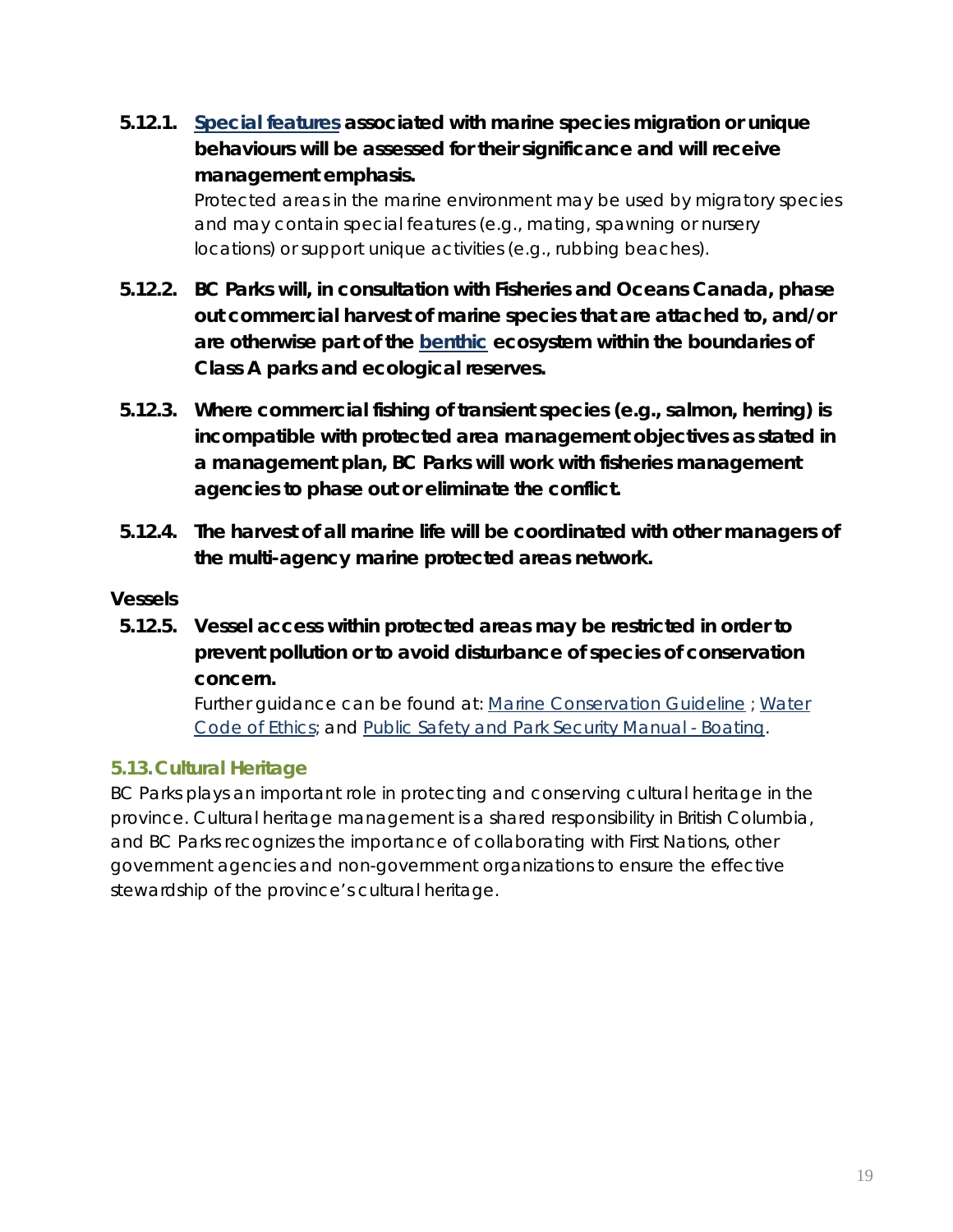- **5.13.1. Cultural heritage in British Columbia's [protected areas](#page-32-0) system will be inventoried and assessed to define relative values and significance.**
- **5.13.2. A protected area, or a specified Cultural Zone within a protected area, may be established and managed to protect a cultural heritage feature with historical or cultural significance.**

## <span id="page-24-0"></span>**5.14.Knowledge Acquisition – Research, Inventory and Monitoring**

BC Parks will promote the collaborative acquisition and sharing of [knowledge](#page-30-3) to facilitate effective conservation of natural and cultural values within both terrestrial and marine environments and to support management planning, impact assessment, [ecosystem-based-management,](#page-29-4) and management of visitor impacts. BC Parks also recognizes that effective conservation relies on a well-informed and involved public.

Knowledge acquisition for conservation management consists of three main areas: research, [inventory,](#page-30-4) and [monitoring.](#page-31-2) The following activities are of priority:

- a. increasing knowledge and awareness of natural and cultural features and processes in [protected areas,](#page-31-0)
- b. providing information that will assist in the formulation of management plans and management of human uses including understanding visitor impacts,
- c. monitoring the status and use of natural and cultural features including species and ecosystems of special management significance, and
- d. monitoring response to climate change to inform adaptive management.

All research, inventory and monitoring projects within protected areas conducted externally to BC Parks are subject to [BC Parks Park Use Permit](http://www.env.gov.bc.ca/bcparks/permits/index.html#PPolicies) Policy.

- **5.14.1. BC Parks will assist academic, public, and private groups and individuals by providing existing data related to protected areas or by promoting inventories by qualified volunteers.**
- **5.14.2. All conservation management research, inventory and monitoring proposals will follow Resource Information Standards Committee (RISC) standards whenever possible.**
- **5.14.3. Education activities are a legitimate [use](#page-33-0) of protected areas and will be encouraged where there is little or no impact on the natural and cultural values of the protected area.**

#### <span id="page-24-1"></span>*Long-term Monitoring*

Monitoring is an integral part of the management of natural and cultural systems, and is essential for enabling BC Parks to assess whether provincial, agency, and public conservation goals are being met. The range and distribution of protected areas in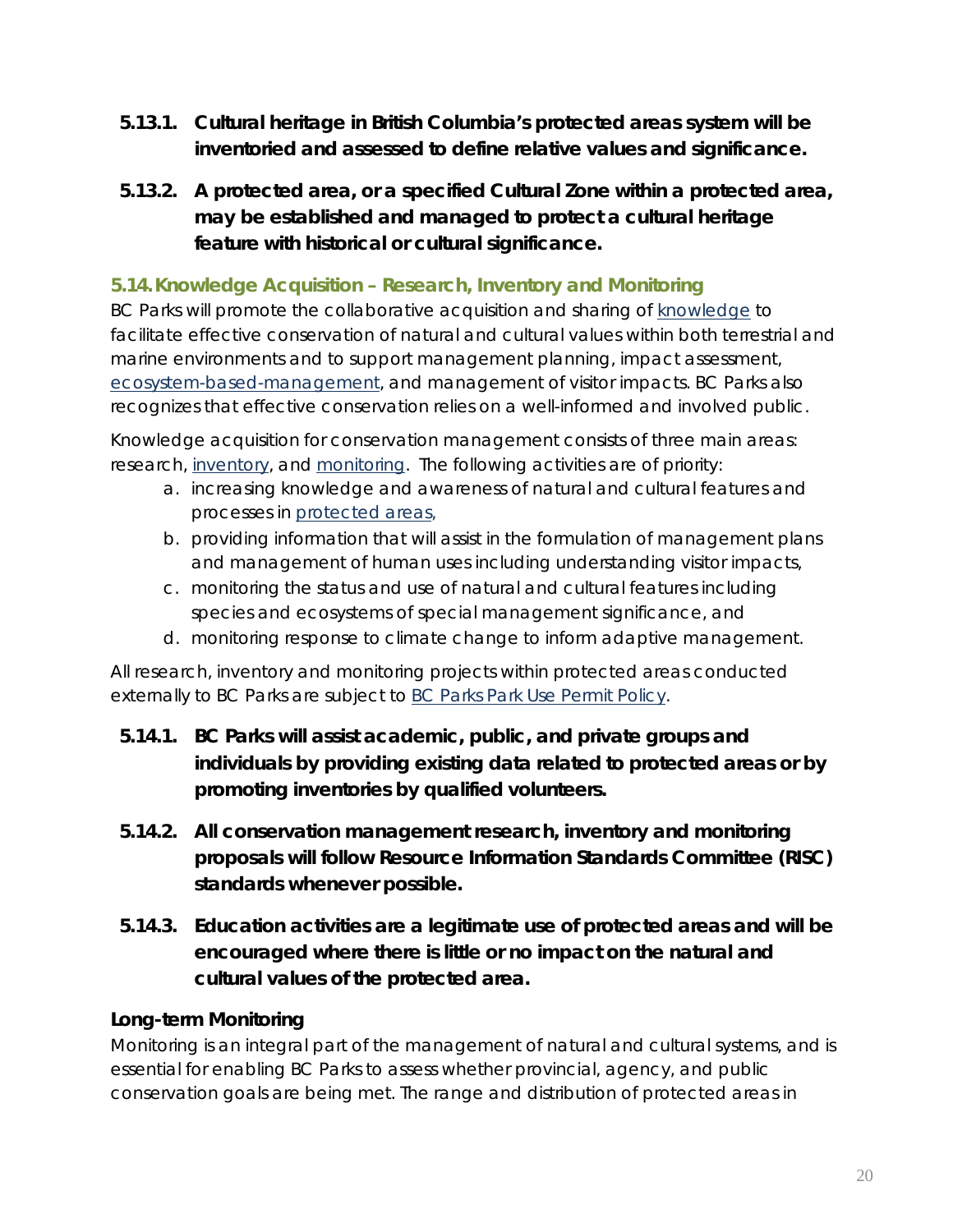British Columbia offers a unique opportunity to monitor and assess the environmental health of the province in general. Monitoring informs managers about what changes are occurring in key ecological elements and what studies may be needed to measure change in the ecosystem.

[Protected areas](#page-31-0) will be promoted as sites for scientific research to contribute to the long-term understanding of [landscapes,](#page-30-2) ecosystems and species and their associated processes, structures and functions.

**5.14.4. BC Parks will maintain a long-term ecological monitoring program to detect change at regular intervals. Trend reports will be compiled at regular intervals.**

> The long-term ecological [monitoring](#page-31-2) program will be reviewed periodically to ensure that a range of ecosystems, representing the diversity of protected areas, are included and that BC Parks' priorities (such as climate change adapation) are reflected in the program.

# **5.14.5. BC Parks will encourage the establishment of benchmark research and monitoring areas within the [protected areas](#page-32-0) system.**

#### <span id="page-25-0"></span>*Collaboration with Partners*

Coordination with First Nations, other institutions (e.g., the Royal BC Museum) and agencies responsible for: fish and wildlife, priority species, the Conservation Data Centre, forest management, range management, species at risk, migratory birds, environmental protection, marine fisheries, and cultural heritage, will ensure efficiency and compatibility of research, [inventory](#page-30-4) or monitoring efforts.

Formal agreements with research facilities and universities are encouraged, as well as more continuous and consistent liaison with the scientific community.

- **5.14.6. BC Parks will promote the involvement of interested institutions, organizations, stewardship groups, academia, and individuals in the collection of data on natural and cultural features for protected areas.**
- **5.14.7. BC Parks will encourage and use [citizen science](#page-28-8) to fulfil [inventory](#page-30-4) and monitoring needs.**
- **5.14.8. BC Parks will encourage and where, appropriate partner, with other government agencies (including First Nations agencies), academic institutions and stewardship groups to acquire natural and cultural knowledge.**

[Knowledge](#page-30-3) acquisition projects may be conducted internally (i.e., by BC Parks), or externally (i.e., by a third party) or collaboratively. Where needed,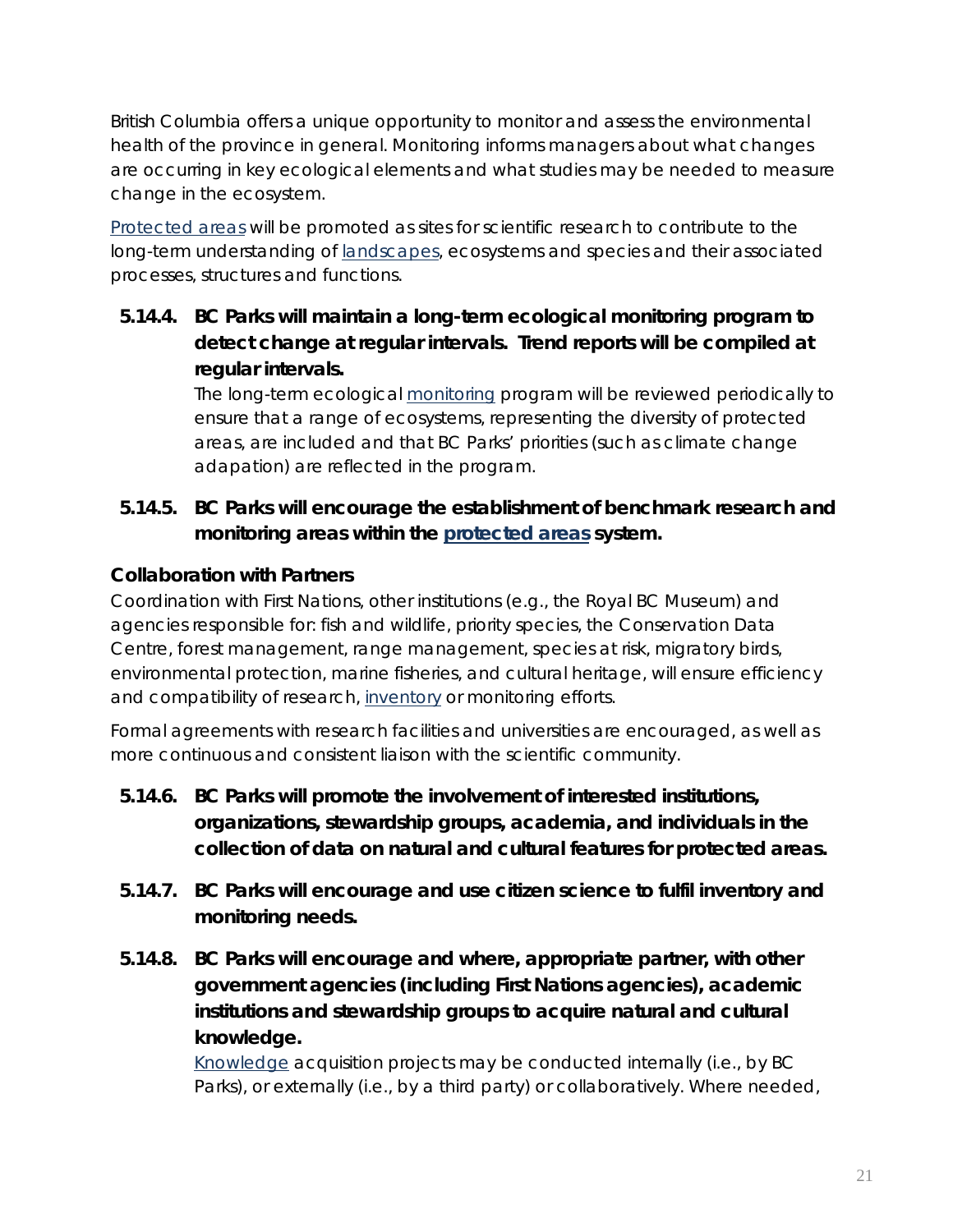BC Parks will undertake research, inventory and monitoring in support of provincial, interprovincial, and international initiatives.

**5.14.9. BC Parks will work in collaboration with First Nations to collect knowledge related to current and historical [use](#page-33-0) of natural and cultural features by First Nations.**

#### <span id="page-26-0"></span>*Academic Research*

**5.14.10. Academic research in protected areas is encouraged providing it is compatible with protected area values.** 

> Further guidance related to research activities in protected areas can be found at:

- [Resource Inventory Standards Committee;](http://www.ilmb.gov.bc.ca/risc/index.html)
- [Research Permit Policy;](http://www.env.gov.bc.ca/bcparks/permits/pdfs/requirement_for_obtaining_research_permits.pdf)
- [Research Guidelines;](http://iwww.env.gov.bc.ca/ppa/planning/heritage/docs/research_activities_guidelines_draft.pdf)
- [Research Brochure](http://www.env.gov.bc.ca/bcparks/conserve/research_guide.pdf) and;
- [BC Parks Impact Assessment Process.](http://www.env.gov.bc.ca/bcparks/conserve/impact/impact.html)

#### <span id="page-26-1"></span>*Scientific Collection and Removal of Material*

**5.14.11. Scientific [collection](#page-28-9) and removal of biotic or abiotic material will be allowed only when shown to be necessary for research, [baseline](#page-28-5)  [inventory,](#page-28-5) monitoring or impact analysis.** 

> Examples of biotic material include (but are not limited to) botanicals, fish and wildlife species. Examples of abiotic material include (but are not limited to) [soils,](#page-32-4) geologic specimens, paleontological specimens or cultural features.

Collecting for the purpose of building up private collections of specimens will not be permitted.

Unless its existence is threatened by natural forces such as erosion, climate change-related processes, or public extraction, removal of any paleontological feature from protected areas will not be permitted.

# **5.14.12. Any voucher collections or specimens that are collected for scientific research will remain the property of the Province of British Columbia, regardless of where they are stored.**

The final repository for voucher specimens necessary for identification and documentation of occurrences will normally be as directed in provincial standards [\(Resource Inventory Standards Committee\)](http://www.ilmb.gov.bc.ca/risc/index.html).

All specimens will be inventoried and BC Parks will be supplied with copies of the findings.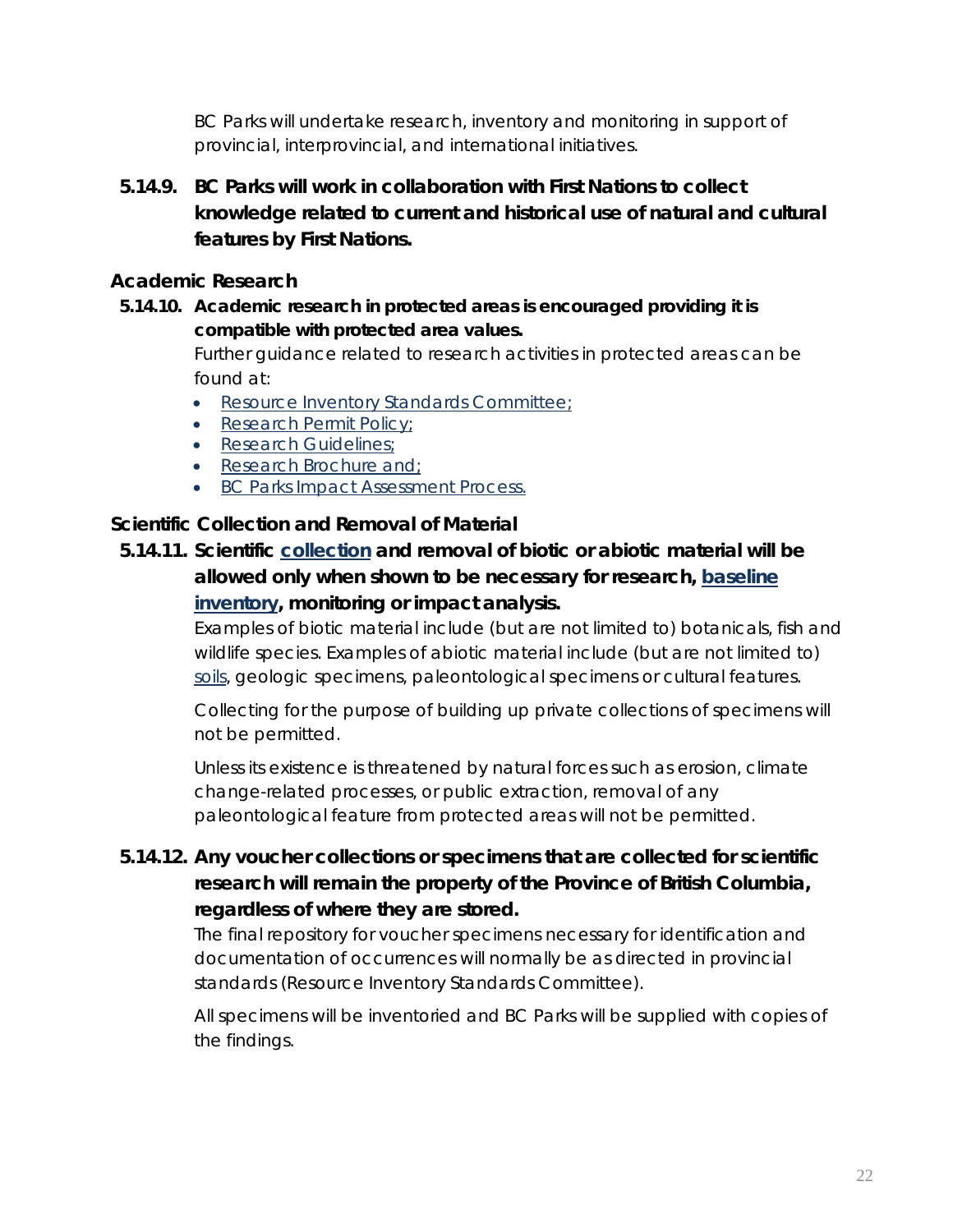**5.14.13. Permits to collect species of conservation concern or locally rare species will not normally be given in protected areas. Permits to collect species of conservation concern will only be issued where other means of identification and documentation are not possible.**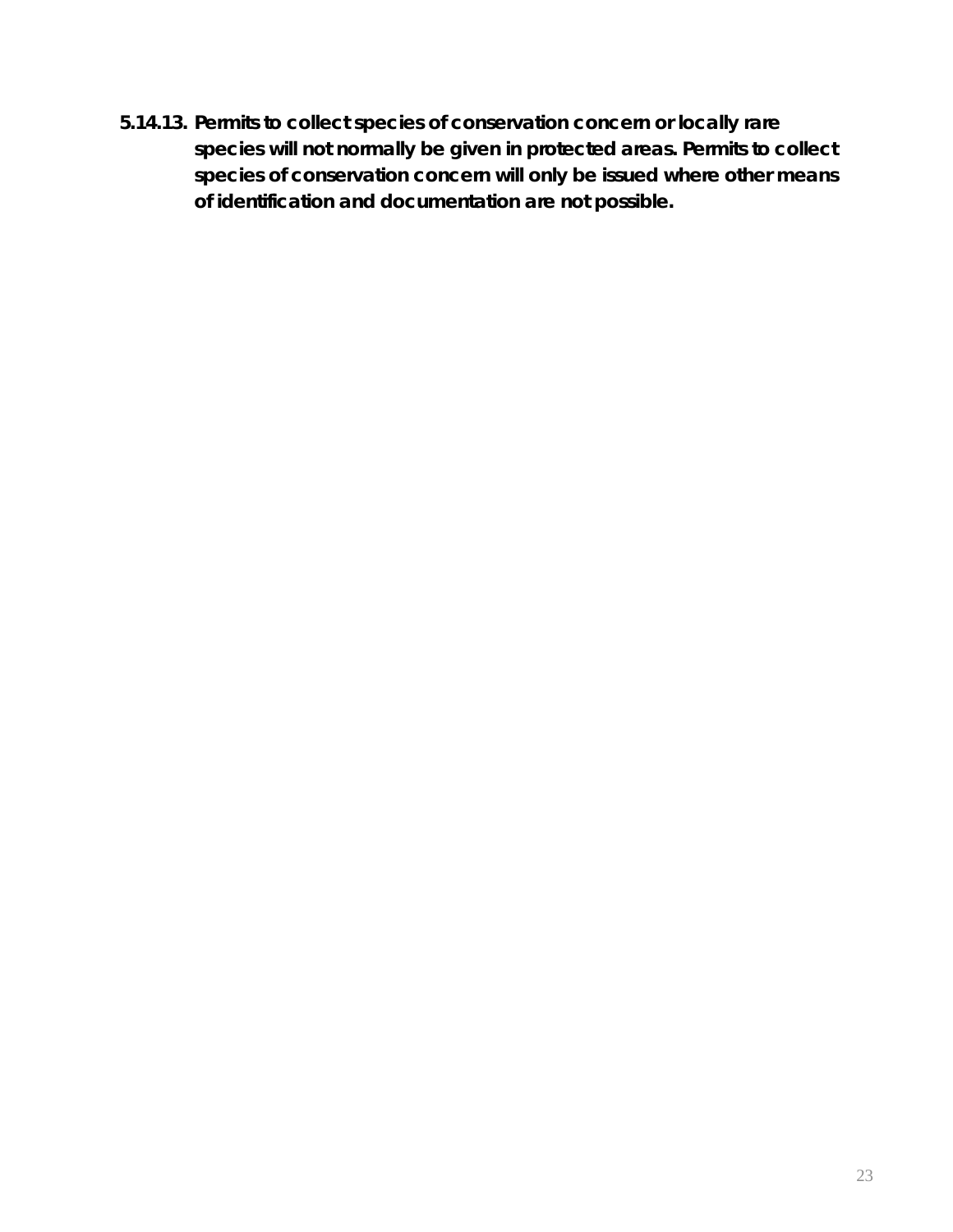# <span id="page-28-0"></span>**6. Definitions**

<span id="page-28-4"></span>**Artificial enhancement** is any management action that serves to increase fish and wildlife populations beyond natural variability. Examples include: increasing fish spawning rearing or feeding habitat, fish stocking, and grassland burning to suspend succession and increase grazing potential.

<span id="page-28-2"></span>**Adverse Impact** is a condition determined through the BC Parks Impact Assessment process where human activity impacts ecosystem function (representation, connectivity, climate change resistance/resilience, etc.), special, unique, rare or endangered natural values resulting in compromised integrity of the natural environment.

<span id="page-28-5"></span>**Baseline Inventory Data** is a set of data that provides the basic level of knowledge required for further analysis.

<span id="page-28-7"></span>**Benthic** refers to the bottom of a waterbody or to the organisms that live there.

**Biological Control or biocontrol**, is the use of an invasive plant's natural enemies, known as agents (chiefly insects, parasites and pathogens) to reduce the plants population below a desired level. Classical biocontrol agents may kill the invasive plant species directly or indirectly by decreasing reproductive and competitive abilities or plant vigor, which in turn encourages the re-establishment of native vegetation. It is a long-term selfsustaining treatment method for managing invasive plant species.

<span id="page-28-1"></span>**Biological Diversity or biodiversity** is the variety of species and ecosystems on earth and the ecological processes of which they are a part, including ecosystem, species and genetic diversity components.

<span id="page-28-8"></span>**Citizen science** is the systematic collection and analysis of ecological or environmental data involving both professional science workers and volunteers.

<span id="page-28-6"></span>**Coarse Woody Debris** (CWD) is dead woody material, in various stages of decomposition, located above the soil, larger than 7.5 cm in diameter (or equivalent cross-section) at the crossing point, which is not self-supporting. Trees and stumps (intact in ground) are considered self-supporting.

<span id="page-28-9"></span>**Collection** includes any activity that involves the capture, picking and/or removal of biotic or abiotic material, prehistoric or historic specimens.

**Commercial Logging** is the removal of trees from an area (including salvage logging) for economic return.

**Conservation Framework** is the approved provincial procedure for assessing species and ecological communities for conservation action.

<span id="page-28-3"></span>**Conservation Risk Assessment** is the standard BC Parks procedure for assessing natural and cultural values and threats in protected areas. The procedure includes an inventory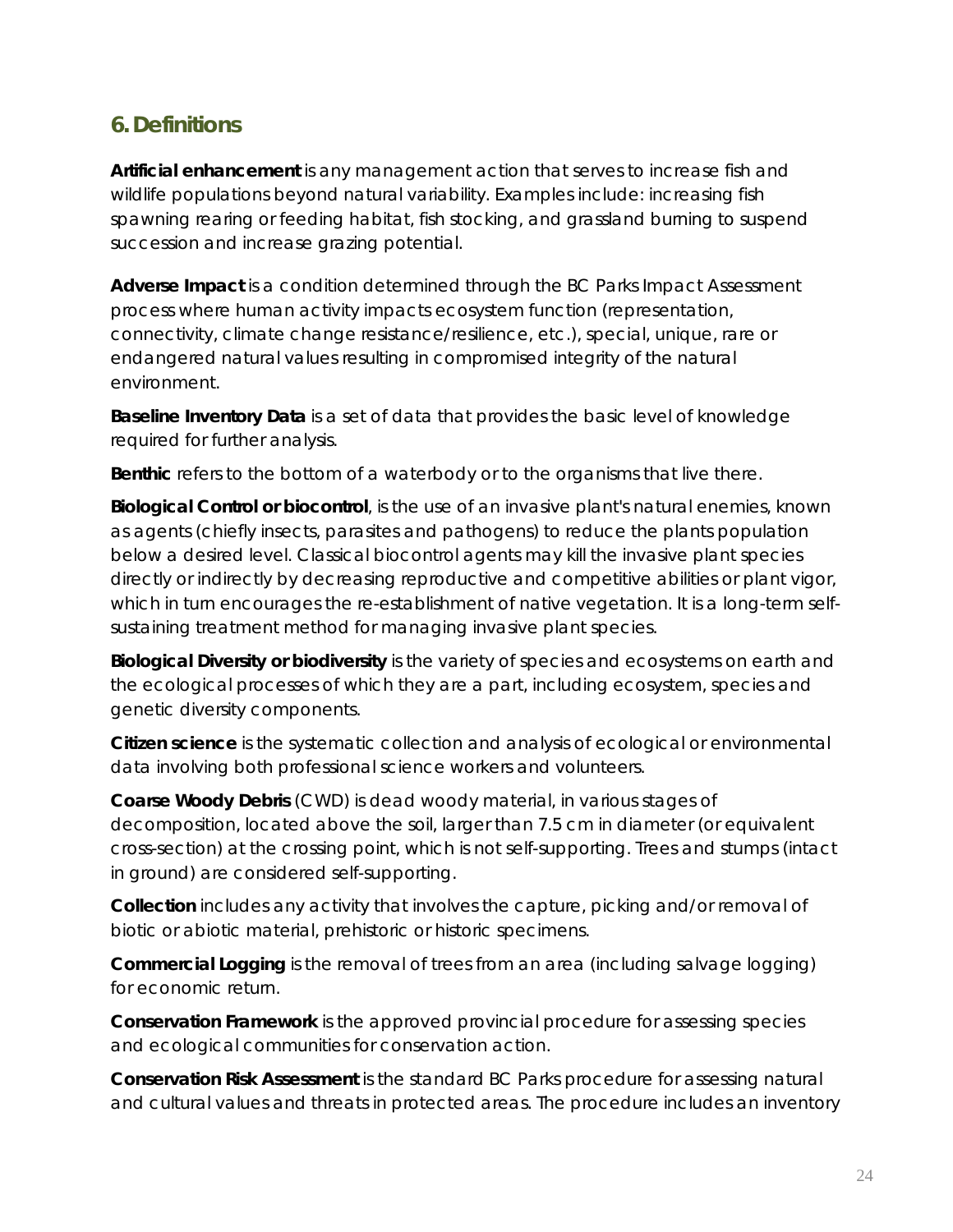of those values and an assessment of the landscape parameters of rarity, representation and viability.

**Critical Habitat,** under the *Species At Risk Act* (Canada) legally defined as the habitat that is necessary for the survival or recovery of a listed wildlife species and that is identified as the species' critical habitat in the recovery strategy or in an action plan for the species.

**Dangerous Tree** (hazard tree) is a tree that poses a hazard to people or facilities because of its location or lean, physical damage, overhead hazards, deterioration of limbs, stem or root system, or any combination of the above.

**Ecological Community** is a recurring plant community with a characteristic range in species composition, specific diagnostic species, and a defined range in habitat conditions and physiognomy or structure.

<span id="page-29-3"></span>**Ecological Restoration** is defined by the [Society for Ecological Restoration](http://www.ser.org/) as "the process of assisting the recovery of an ecosystem that has been degraded, damaged, or destroyed by human activity". The aim of ecological restoration is to re-establish ecosystem structural characteristics, species composition and ecological processes. Often the motivation for ecological restoration is the recovery or conservation of a species of conservation concern.

<span id="page-29-1"></span>**Ecosystem** is a dynamic complex of plant, animal and microorganism communities and their abiotic environment, all interacting as a functional unit.

<span id="page-29-2"></span>**Ecosystem processes** are grouped into 4 basic processes common to all ecosystems:

- Water cycle
- Mineral cycle
- Energy flow
- Community dynamics (also called succession).

These processes are sometimes called the four ecosystem foundation blocks because they are so fundamental to ecosystem function.

<span id="page-29-4"></span>**Ecosystem-Based-Management** recognizes interactions between ecosystem components and human values and gives direction for the maintenance or restoration of natural processes.

<span id="page-29-0"></span>**Fish and Wildlife** includes all terrestrial, aquatic, and marine vertebrates (mammals, birds, reptiles, amphibians, fishes) and invertebrates. For the purposes of this policy wildlife can include all non-cellular life (viruses) and cellular life, except fungi and plants.

<span id="page-29-5"></span>**Forest Health Management** includes actions undertaken to minimize the impact of forest insects and diseases on identified forests within and outside of protected areas.

**Future Ecosystems** describes accelerated ecosystem evolution driven by climate change. The term is intended to encapsulate climate change forecasts that the current descriptions of stable climax ecosystems are inadequate to describe; the abiotic and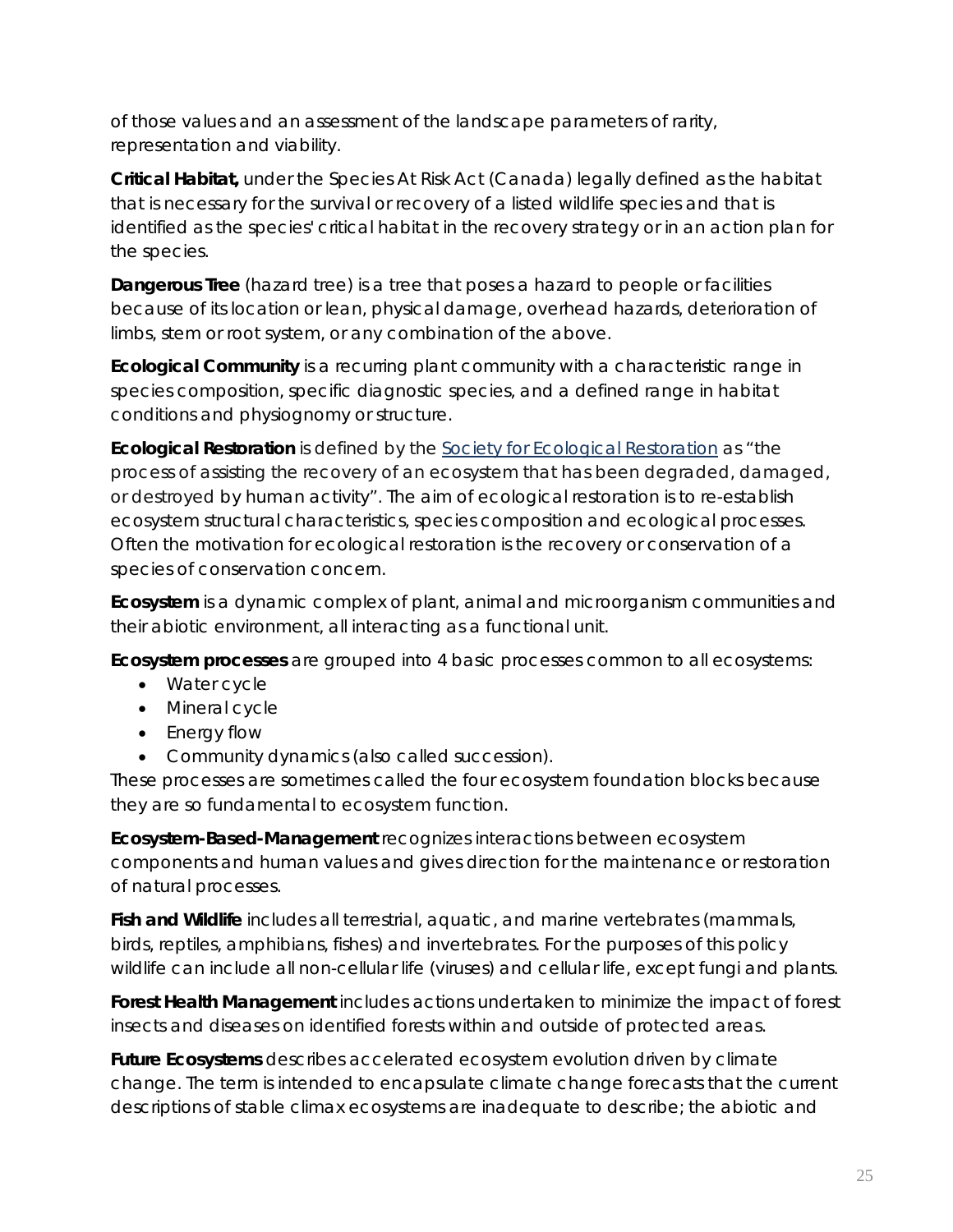biotic community ecosystem associations that may will develop as a result of climate change; the patterns of biotical biological response to climate change and the continuous transitions that will be the norm in the next few centuries.

<span id="page-30-0"></span>**Geologic Features** are products of processes or forces acting on the earth, such as mountains, dunes, volcanoes, minerals, rock formations and soils.

<span id="page-30-1"></span>**Highest protection level** can be achieved in parks management through zoning as:

- wilderness conservation or
- special natural feature.

**Hydrologic Features** are the products of processes related to water and the water cycle. Most often thought of features are rivers, lakes and oceans and related features like waterfalls or shorelines. There are also caves, karst and marl features that are the result of chemical processes.

**Indicator Species** is a species whose population size and trend reflect the population size and trend of other species of the same system (Dunster 1996).

**Invasive Species** are any invasive non-native species that has the potential to pose undesirable or detrimental impacts on humans, animals or ecosystems. Invasive species have the capacity to establish quickly and easily on both disturbed and un-disturbed sites, and can cause widespread negative economic, social and/or environmental impacts. The term invasive species is synonymous with alien species, weeds, exotic species and non-native species.

<span id="page-30-4"></span>**Inventory** is the process of acquiring, managing, and analyzing information on natural and cultural features, including but not limited to the presence, distribution, and condition of plants, animals, soils, water, air, biotic communities, natural processes, and cultural values.

<span id="page-30-5"></span>**Karst** refers to landforms resulting from erosion by water in areas dominated by soluble rock, such as limestone.

**Keystone Species** is a species that has a crucial role in supporting the integrity of the entire ecosystem and that by its effective disappearance from a system, result (indirectly or directly) in the virtual disappearance of several other species (Dunster 1996).

<span id="page-30-6"></span>**Key Habitat** is habitat necessary for the maintenance of a species population. Where the subject species is managed under *Species at Risk Act* (Canada) key habitat includes critical habitat.

<span id="page-30-3"></span>**Knowledge** includes scientific, indigenous and traditional ecological knowledge.

<span id="page-30-2"></span>**Land** means land, whether or not it is covered by water, or an interest in land, vested in the government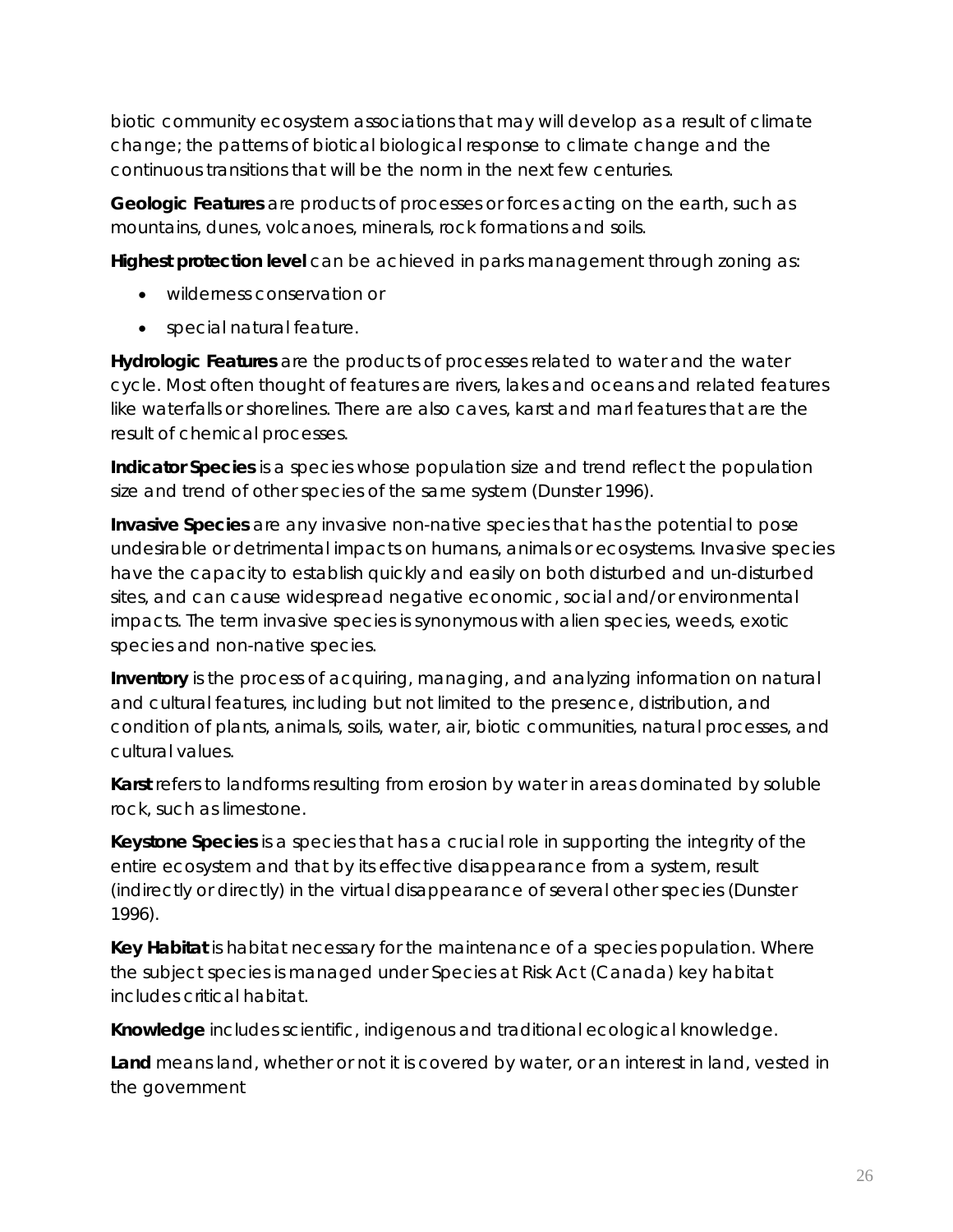**Landscape** refers to a management area that is at a scale large enough to encompass a heterogeneous set of interacting ecosystems and a variety of geomorphic features such as mountains, plains, rivers, lakes, ponds and ocean. It is often multi-jurisdictional, multi-purpose and multi-stakeholder. Effective management at the large landscape scale can provide benefits to all parts of the whole including increased resilience.

**Log Salvage** is the activity of searching for and taking possession without the owners' consent of timber, logs or trees that are abandoned, adrift, cast ashore or lying on or embedded in the bed or bottom or on the bank or beach of a river, stream, lake or ocean. This form of log salvage is often referred to as beachcombing.

**Manipulation of Vegetation** includes the cutting down, burning, trimming, pruning or rooting of vegetation. Can also include planting of vegetation (forbes, grasses, shrubs, trees, etc.).

<span id="page-31-2"></span>**Monitoring** is the systematic measurement or analysis of change, usually compared to a previously known baseline of data.

<span id="page-31-4"></span>**Non-native Species** are those species, or subspecies introduced through human activities into an ecosystem where it did not formerly occur.

<span id="page-31-5"></span>**Noxious Weed** is any weed (including seeds) designated by regulation to be noxious under the BC *Weed Control Act* (*WCA*) and regulations.

<span id="page-31-3"></span>**Old-Growth** is a forest condition that contains live and dead trees of various sizes, species and age classes that are part of a slowly changing but dynamic ecosystem. The age at which old growth develops the specific structural attributes that characterize old growth will vary widely according to forest type, climate, site characteristics and disturbance regime. Old growth is typically distinguished from younger stands by several of the following attributes: large trees for species and site; wide variation in tree sizes and spacing; accumulations of large diameter and height dead standing and fallen trees; multiple canopy layers; canopy gaps and understory patchiness; decadence in the form of broken or deformed tops or boles and root decay.

<span id="page-31-1"></span>**Palaeontological Features** are fossil and non-fossilized features of all groups of organisms (e.g., vertebrates, invertebrates, plants, pollen, and spores) except human remains or artefacts.

<span id="page-31-6"></span>**Prescribed Burning** is the knowledgeable application of fire to a specific land area to accomplish predetermined ecosystem management objectives.

Priority Species and Ecosystems includes species and ecosystems that have been ranked priority 1 or 2 within the Conservation Framework.

<span id="page-31-0"></span>**Protected Area(s)** includes all those lands and lands covered by water managed under the *Park Act, Protected Areas of British Columbia Act, Ecological Reserve Act*, and *Environment and Land Use Act* unless otherwise stated.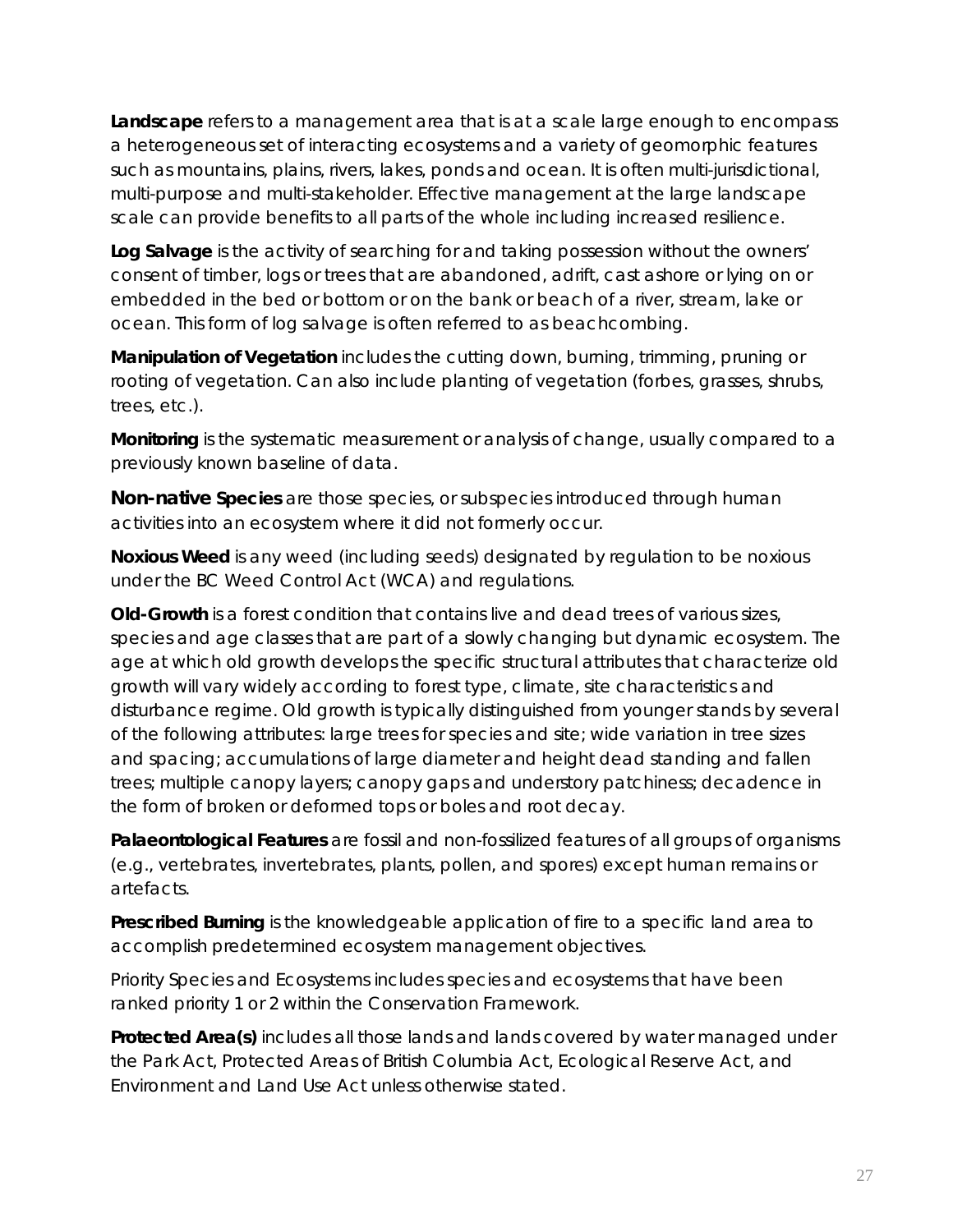<span id="page-32-0"></span>**Protected Areas System** includes Parks, Conservancies, Recreation Areas, Ecological Reserves and Protected Areas unless otherwise stated.

<span id="page-32-7"></span>**Provincial Marine Protected Area** is any of the provincial protected areas that include some portion of the intertidal or subtidal marine realm. The definition in the *National Framework for Canada's Network of Marine Protected Areas* is "A clearly defined geographical space recognized, dedicated, and managed, through legal or other effective means, to achieve the long-term conservation of nature with associated ecosystem services and cultural values, that is situated partly or wholly in Canada's marine environment" (based on the definition provided by the World Conservation Union's World Commission on Protected Areas (IUCN/WCPA) in 2008).

**Research Study** is an investigation in order to test a hypothesis or answer a theoretical or management question. Inventory/monitoring/assessment activities that are conducted by BC Parks are operational and ongoing, and are not referred to as research.

<span id="page-32-1"></span>**Resilience** is the capacity of an ecosystem to respond to a perturbation or disturbance by resisting damage and recovering quickly.

<span id="page-32-4"></span>**Soils** are earth materials that have been so worked upon by physical chemical and biological processes that they will support rooted plants or communities of soil dwelling organisms.

<span id="page-32-6"></span>**Special Features** can be either biotic abiotic or anthropic. Biotic special features are elements of biodiversity that have significance either because they are important habitat for seasonal concentrations of species or because they are uncommon or even unique at a given scale owing to their unusual ecological characteristics. Abiotic special features are physical phenomena or attributes such as minerals, terrain formations, aquatic features. Anthropic features are the result of human activity, especially those features that relate people to a place or landscape. Refer to the Conservation Risk Assessment for details.

**Special or Unique Fish and Wildlife** are fish or wildlife that may not be endangered, threatened, or vulnerable but has significant value at a regional or local level.

<span id="page-32-2"></span>**Species and Ecosystem of Conservation Concern** includes:

- priority species and ecosystems in the Conservation Framework,
- species assessed by COSEWIC as endangered, threatened or special concern,
- species listed under the federal *Species at Risk Act* (Canada), or
- any species or ecological community that is considered regionally significant.

<span id="page-32-3"></span>**Succession** is the change in ecosystems, their structure, function, and species composition over time from a pioneer to a climax stage.

<span id="page-32-5"></span>**Salvage logging** is commercial logging of dead or dying trees either standing or down.

Tree Disposal is the process of selling trees to third party interests.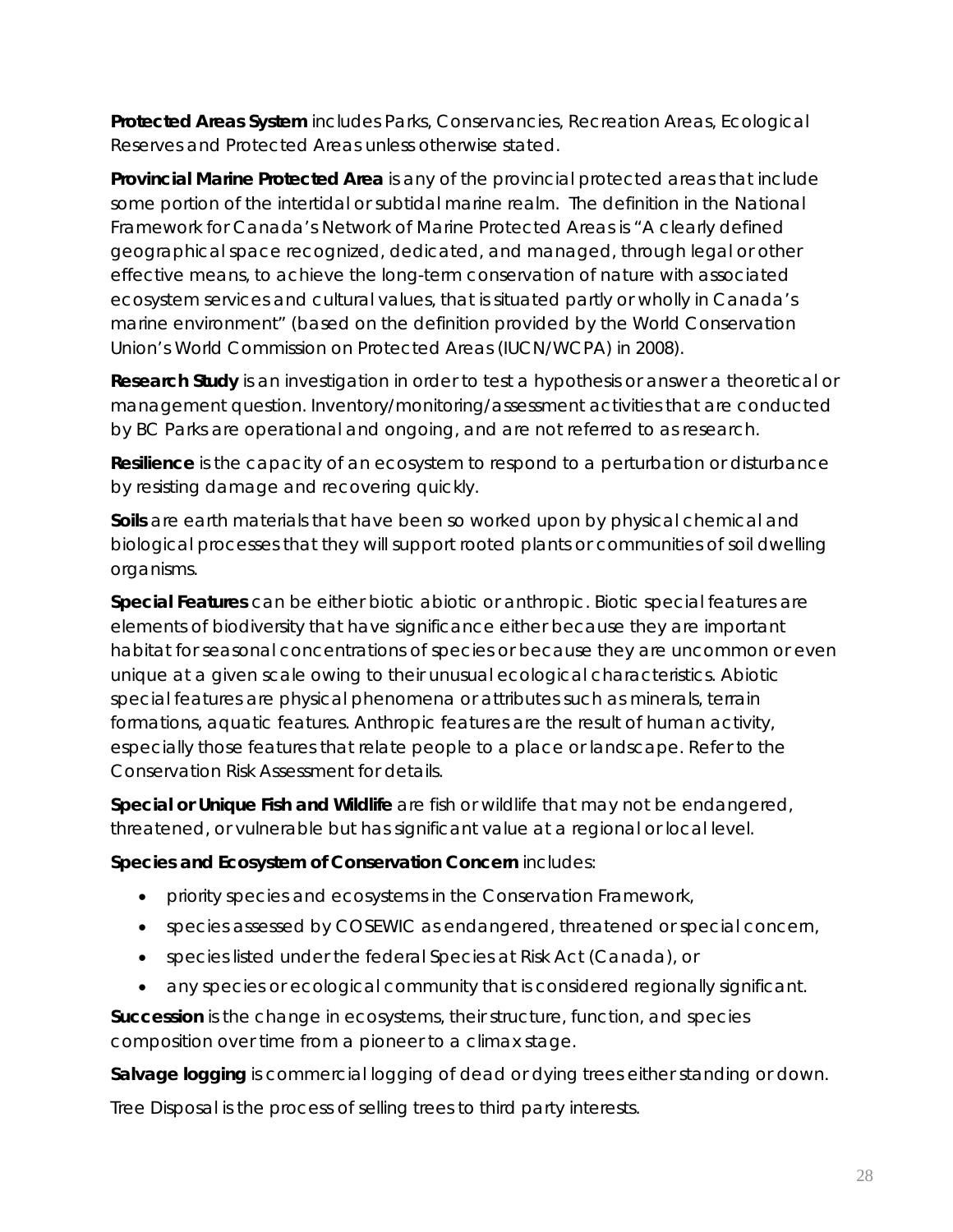<span id="page-33-3"></span>**Tree Removal** is the activity of cutting and removing trees from a protected area to achieve human health and safety, ecological restoration, forest health management, wild fire control action, facility or infrastructure development objectives.

<span id="page-33-0"></span>**Use** refers to activities that make direct use of a species, geologic or hydrologic feature including harvest, collection or pursuit of animals for viewing. Where consistent with the conservation and recreation objectives contained in management plans for individual protected areas consumptive uses of fish and wildlife in protected areas may include:

- recreational hunting (includes guided hunting),
- recreational fishing (includes guided fishing),
- trapping<sup>2</sup>, and/or
- shellfish harvesting.

<span id="page-33-1"></span>**Vegetation** includes aquatic and terrestrial vascular and non-vascular plants, and for the purpose of this policy includes lichens and fungi.

**Vegetation Plan** is any operational level plan that specifies actions needed to restore, maintain or otherwise manipulate vegetation including dangerous or hazard tree management plans.

<span id="page-33-2"></span>**Wildfire Management Plan** describes any combination of the various types and levels of documents that plan for wildfire management, response, and recovery. Three types are used in BC Parks:

**Wildfire Response Plan** is a quick reference summary of the protected areas system that has contact details for BC Park staff responsible for wildfire response, a map of each protected area and a description of special considerations for fire suppression activities. Special considerations include, but are not limited to, species and ecosystems of conservation concern, sensitive ecosystems, important wildlife habitat or other ecological considerations, important facilities, evacuation information and safety hazards.

**Detailed Fire Management Plan** details predetermined fire suppression strategy and tactics to be deployed following fire occurrence in a given land management unit.

**Pre-attack Plan** contains data on fuel types and topographic conditions including fuel breaks, access routes and travel times, water supply sources, lakes suitable for skimmer aircraft, and existing heliports. It also includes information on existing and/or proposed locations for control lines (including the types and number of fire suppression resources that may be required and probable rates of fireguard construction, and possible constraints), base and line camps, helispots, and the priorities for construction and/or improvement of pre-suppression facilities.

<span id="page-33-4"></span> $2$  Existing trapping tenures will be continued. Trapping tenures are normally renewable and transferable.